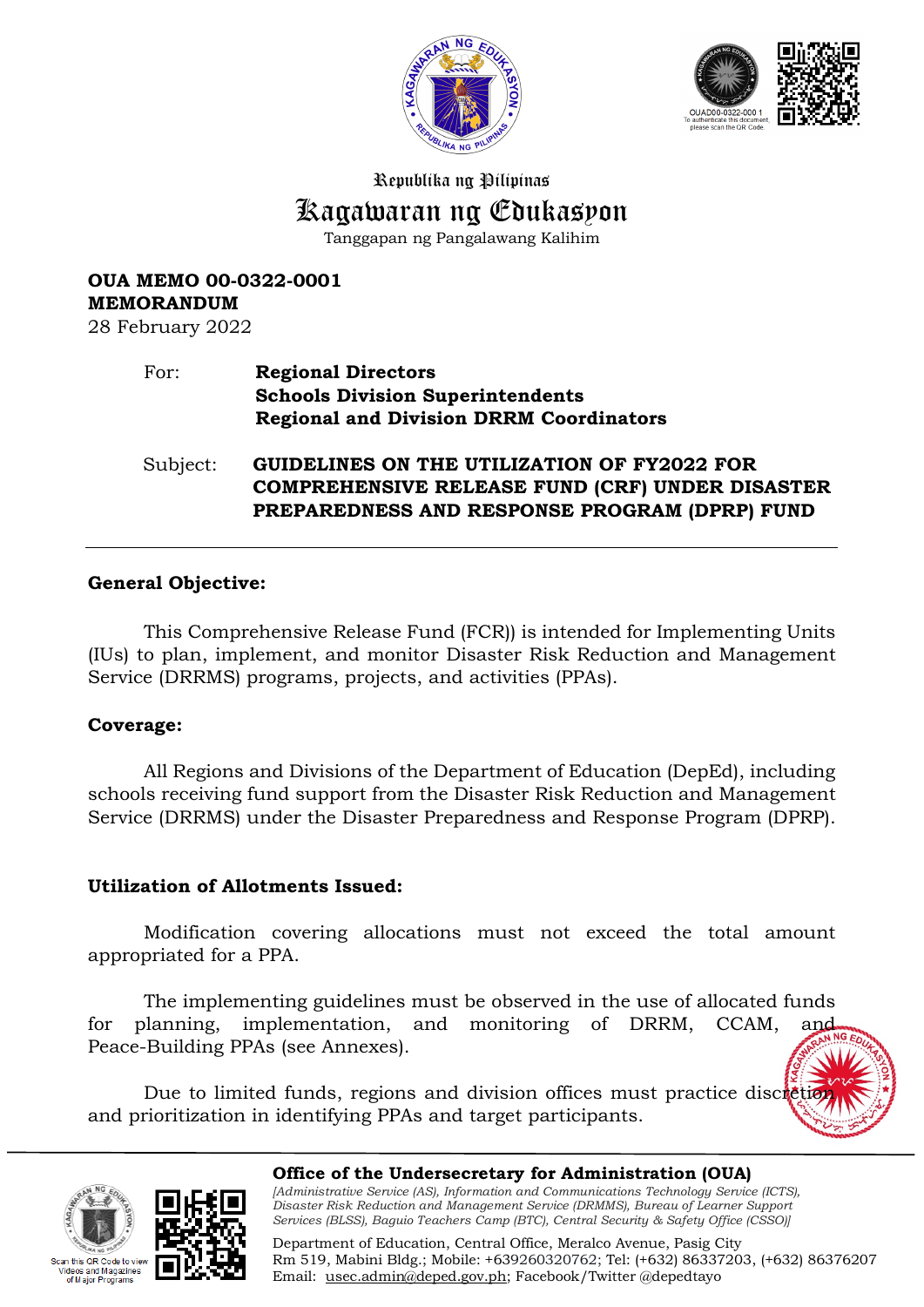Regional and Division DRRM Coordinators must submit their own proposals and Expenditure Matrix consisting of identified PPAs, following:

**Enclosure 1**: **Project Proposal For Comprehensive Release Fund on DRRM, CCAM, and Peace-building PPAs;** and

**Enclosure 2**: **Expenditure Matrix for DRRM, CCAM, and Peace-building Programs, Projects and Activities** on or before March 15, 2022.

Regional and Division DRRM Coordinators concerned shall observe the judicious use of funds, subject to existing budgeting, accounting and auditing rules and regulations; as well as procurement guidelines.

Likewise, Quarterly reports containing the accomplishments, obligation and disbursement status, and photo documentation on the use of the FCR must be sent to the DRRMS using the templates provided through:

**Enclosure 3: Quarterly Status of the Comprehensive Release Fund on the Implementation of DRRM, CCAM and Peace-Building PPAs for FY2022**; and

**Enclosure 4: Photo Documentation on the Utilization of For Comprehensive Release Fund for FY2022**, to [drrmo@deped.gov.ph](mailto:drrmo@deped.gov.ph) .

For more information, questions, and concerns, please contact Mr. Cecilio D. Peralta of DRRMS at telephone number (02) 8637-4933 or thru email at [drrmo+pb@deped.gov.ph](mailto:drrmo+pb@deped.gov.ph) .

For immediate dissemination.

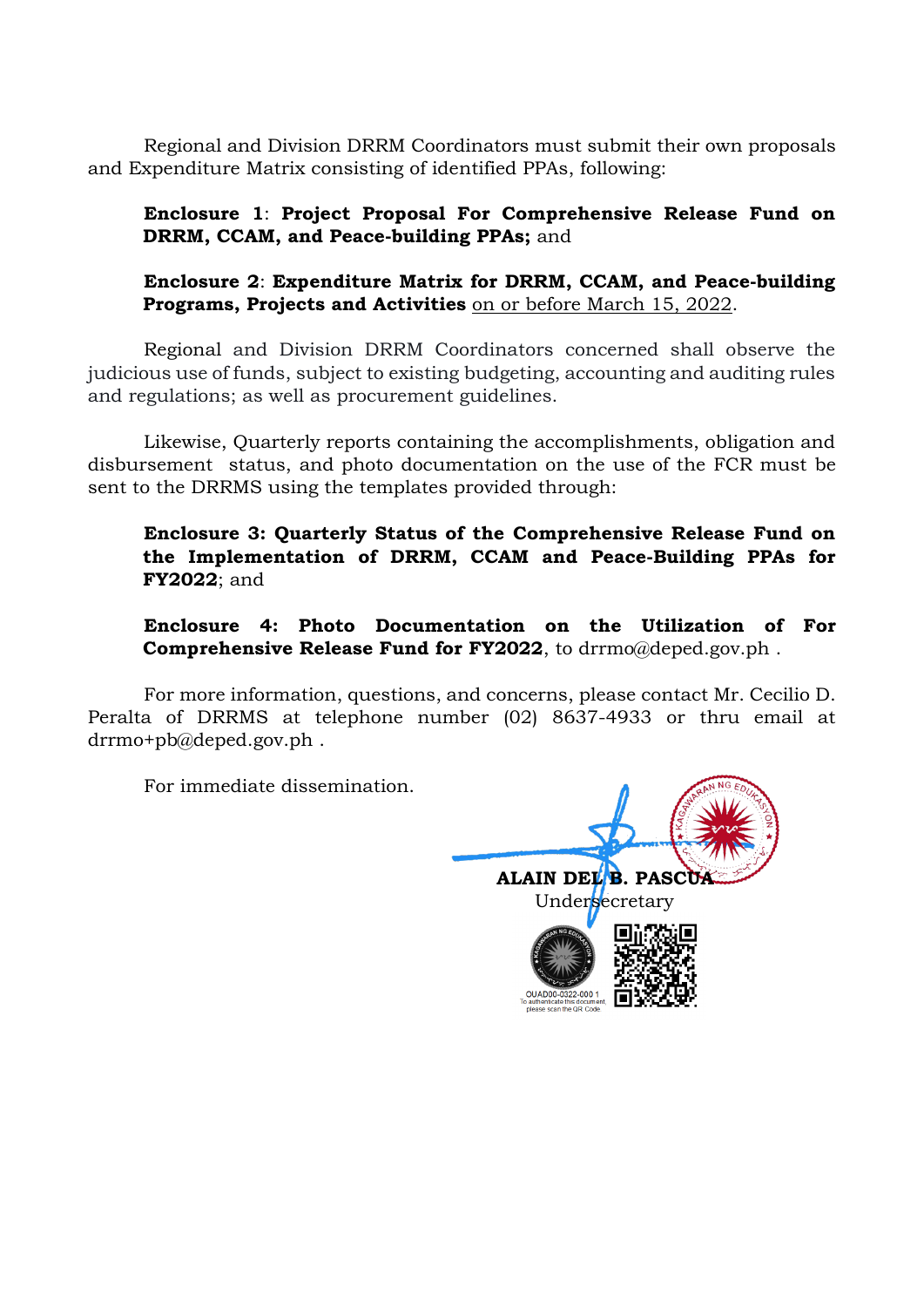## **Annex A.1**

#### **PURPOSES:**

- To provide guidelines based on policies, procedures, rules, and regulations on the utilization of FCR under the FY2022 Disaster Preparedness and Response Program (DPRP) Funds and monitoring of expenses in accordance with the general and specific provisions.
- To synchronize fund utilization with the implementation of the overall physical and financial plans, targets, and schedules of the implementing units.

### **Annex A.2**

#### **GENERAL GUIDELINES:**

As a general rule, Regional Offices (ROs) and Schools Division Offices (SDOs) shall spend what is programmed in their respective allocations in the FCR under FY2022 DPRP Funds for the planning, implementation, and monitoring of DRRM, CCAM, and Peace-Building PPAs.

This FCR does not cover and must not be used for response interventions, unless otherwise indicated.

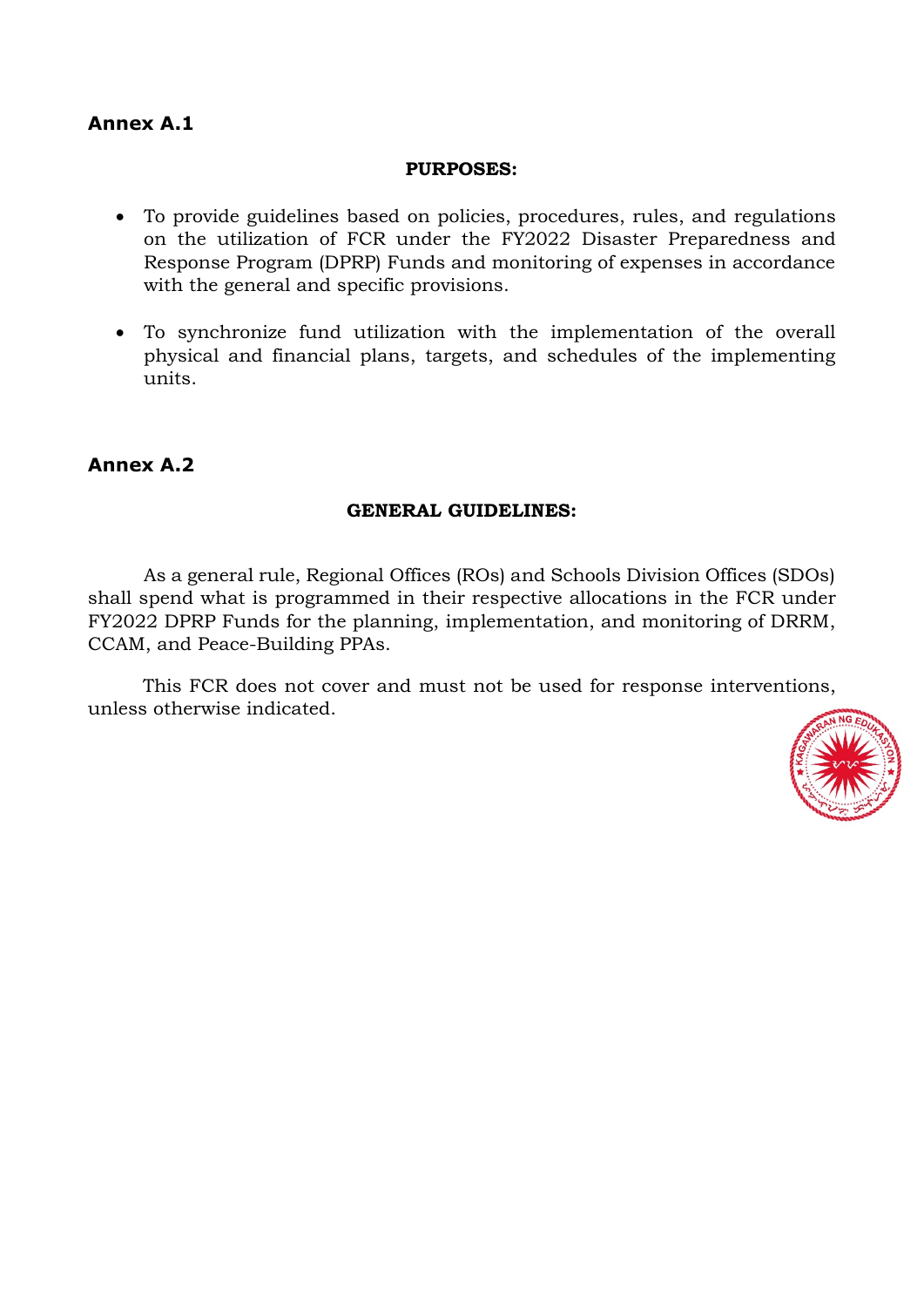## **Annex B.1**

### **IMPLEMENTING GUIDELINES ON THE USE OF FOR COMPREHESIVE RELEASE FUNDS FOR PLANNING, IMPLEMENTATION AND MONITORING OF DRRM, CCAM, AND PEACE-BUILDING PPAs**

This FCR is intended for Implementing Units, for planning, implementation and monitoring of DRRM, CCAM, and Peace-Building PPAs.

- 1. Only the following activities are allowed for the utilization of the PSF:
	- a. Regular Regional and Division DRRM Coordination Meetings;
	- b. Monitoring and evaluation visits for the implementation of DRRM, CCAM, and Peace-Building PPAs, if applicable;
	- c. Capacity building on DRRM, CCAM, and Peace-Building, including trainings related to Mental Health and Psychosocial Support Services (MHPSS);
	- d. Production and distribution of DRRM, CCAM, and Peace-Building Information, Education and Communication (IEC) materials (e.g., video, print, radio, television);
	- e. Activities related to the protection of children, women, persons with disabilities (PWDs), and other vulnerable groups;
	- f. Specialized psychological/psychiatric consultation sessions for learners endorsed through the DepEd referral system as per DM-OUCI-2021-055: Guidelines on the Counseling and Referral System of Learners for S.Y. 2020-2021;
	- g. Provision of Mental Health and Psychosocial Support Services (MHPSS) interventions to learners and personnel affected by Typhoon Odette.
- 2. Only the following expenses are allowed for the utilization of the FCR:
	- a. Travel expenses necessary for the conduct of DRRM, CCAM, and Peace-Building PPAs (e.g., limited face-to-face workshop or capacity building training, monitoring, and school visits);
	- b. Board and lodging of participants and management team, use of function rooms and other equipment for limited face-to-face activities, subject to DepEd Order No. 02, s. 2018 titled Amendment to DepEd Order No. 15, s. 2017 or the Guidelines on the Allocation of Funds for Venue, Meals and Snacks, and Room Accommodation for Official Activities Organized and Conducted by the Department of Education (DepEd);

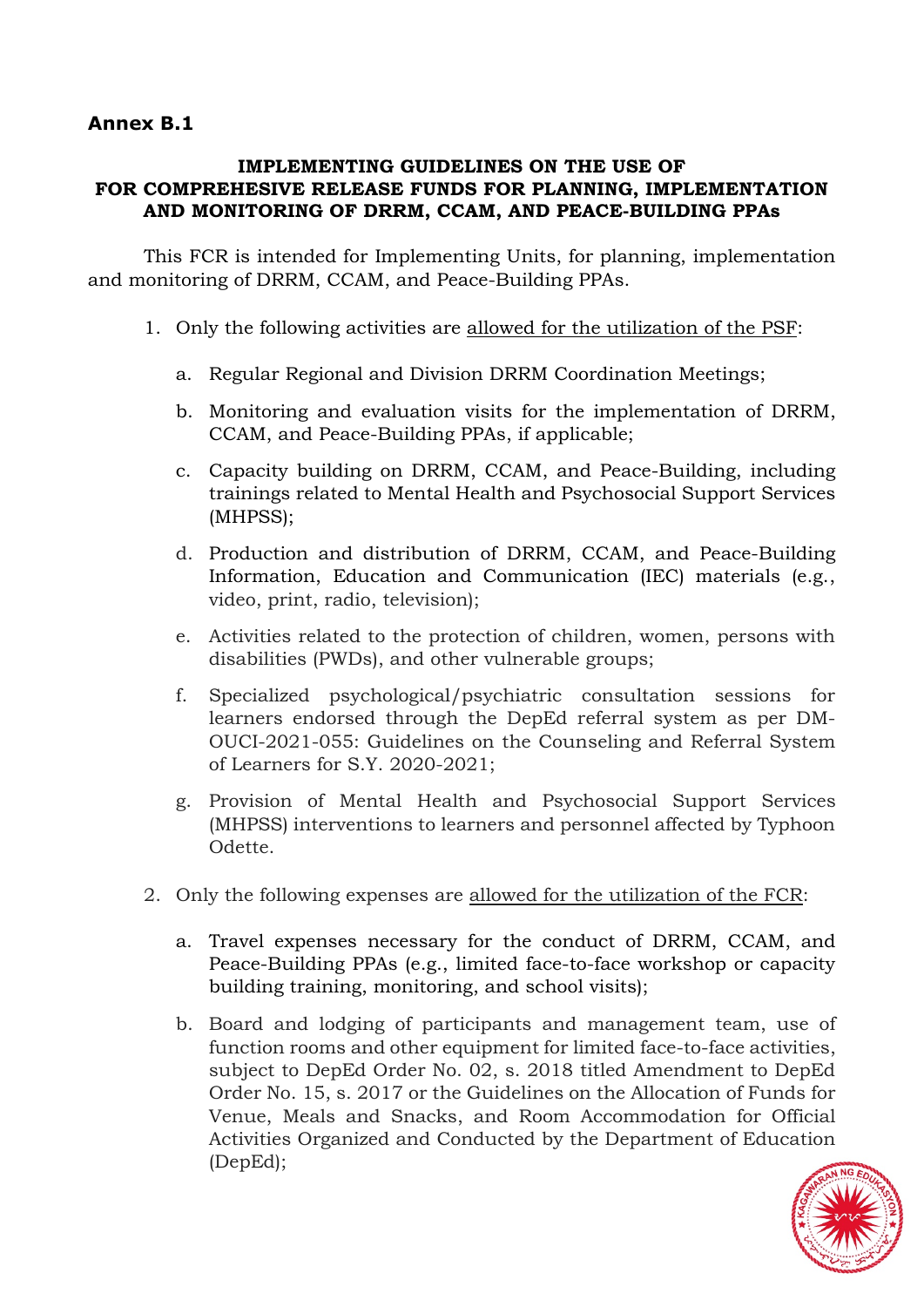- c. Honorarium of resource speakers based on the existing guidelines set by the Department of Budget and Management (DBM);
- d. Payment of supplies and materials necessary in the production and distribution of DRRM, CCAM, and Peace-Building IEC materials;
- e. Contingency funds to cover the payment of miscellaneous expenses incidental to the conduct of DRRM, CCAM, and Peace-Building PPAs, such as, but not limited to, gasoline, oil, toll fees, and minor repair of the service vehicle;
- f. Communication expenses for secretariat and participants from regions and divisions based on the existing policies and guidelines in DepEd Order No. 035, s. 2021 titled Amendment to DepEd Order No. 038, s. 2020 Guidelines Authorizing Payment of Communication Expenses of the DepEd Personnel Relative to the Implementation of Alternative Work Arrangement for the Year 2020;
- g. Payment for three sessions of specialized MHPSS (i.e., consultation with psychologist/psychiatrist) for learners, upon using the DepEd referral system as per DM-OUCI-2021-055: Guidelines on the Counseling and Referral System of Learners for S.Y. 2020-2021).
- 3. The allocated funds shall not be allowed to be used for the following:
	- a. Payment of salaries and overtime of Job Orders, Casual and Contract of Service (CoS) staff;
	- b. Purchase of equipment that may fall under Capital Outlay;
	- c. Payment of registration fees in any capacity building activity.
- 4. The regional and division fund support allocation for FY 2022 is provided in **Enclosure 5: Breakdown of FY2022 For Comprehensive Release Funds for Regions and Schools Division Offices.**
- 5. Regional and Division DRRM Coordinators must submit a Quarterly report of the regional and division activity to drrmo+pb@deped.gov.ph with the subject [PSF2022] Region/Division | Report (e.g., [PSF2022] Region III Report; [PSF2022] Region III SDO Pampanga Report).

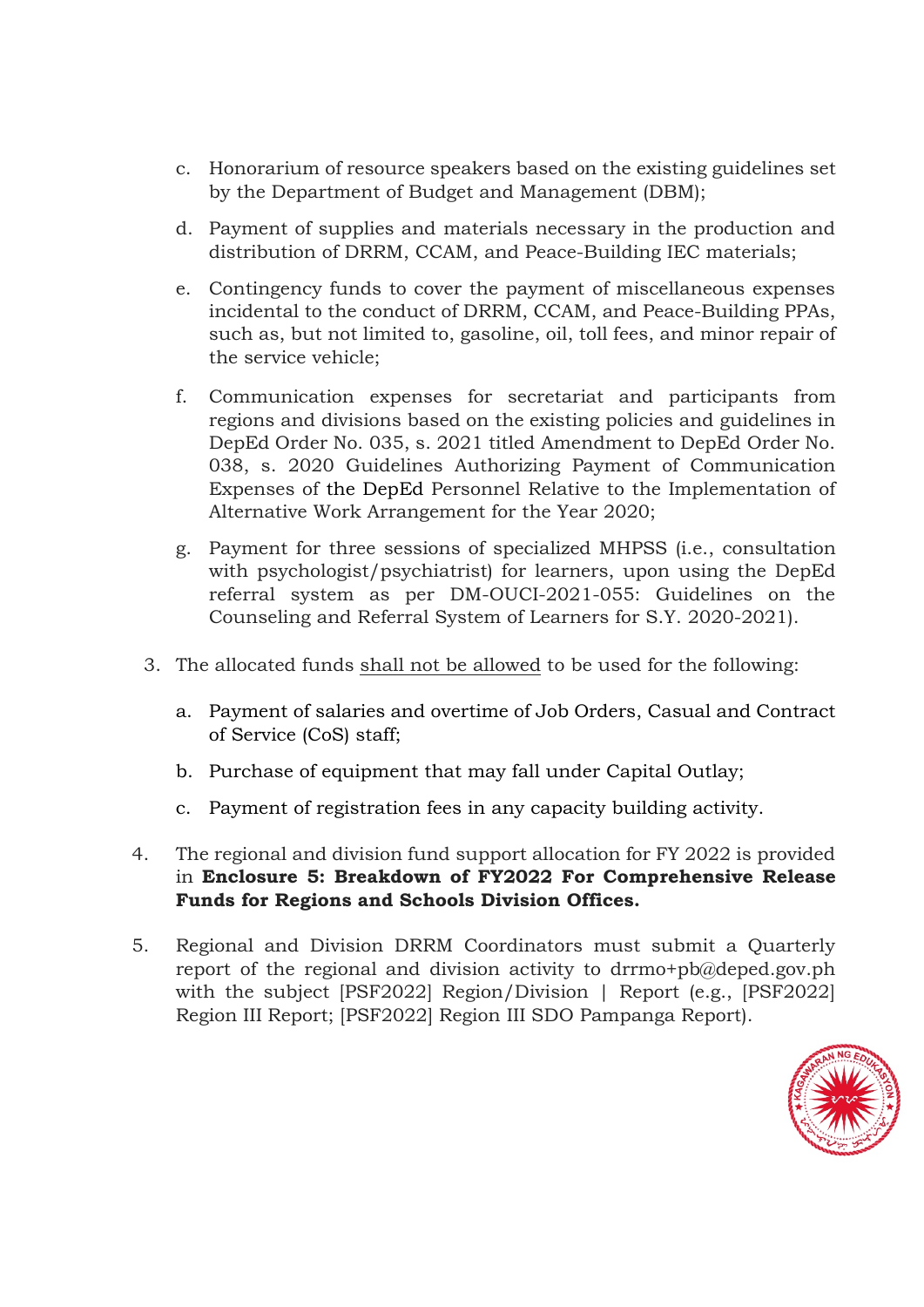#### **Region/SDO Contact Number Email Address**

#### **PROJECT PROPOSAL**

### **I. PROGRAM TITLE:**

(Provide the name or title of the program for implementation)

#### **II. BACKGROUND/RATIONALE:**

(Provide a brief overview of the project proposal in 240 words, or less)

#### **III. OBJECTIVES:**

(Describe in detail the goals of the proposal)

#### **IV. PARTICIPANTS:**

(Enumerate the expected attendees or contributors to the project)

#### **V. KEY CONTENTS:**

(Provide the details of the proposal)

#### **VI. TIMELINE AND VENUE:** (Provide a detailed timeline and venue where proposal will be conducted)

## **VII. EXPECTED OUTPUT:**

(Enumerate the expected results to be achieved after the successful completion of the proposal)

#### **VIII. PROGRAM MANAGEMENT TEAM:**

(Enumerate the persons-in-charge in managing the conduct of the proposal)

#### **IX. BUDGET REQUIREMENTS:**

(Provide the estimated amount and source of funds needed for the implementation of the proposed project)

**Prepared by Approved:** 

**DRRM Coordinator RD/SDS**

**Attested:** 

**RONILDA R. CO Director IV, DRRMS**

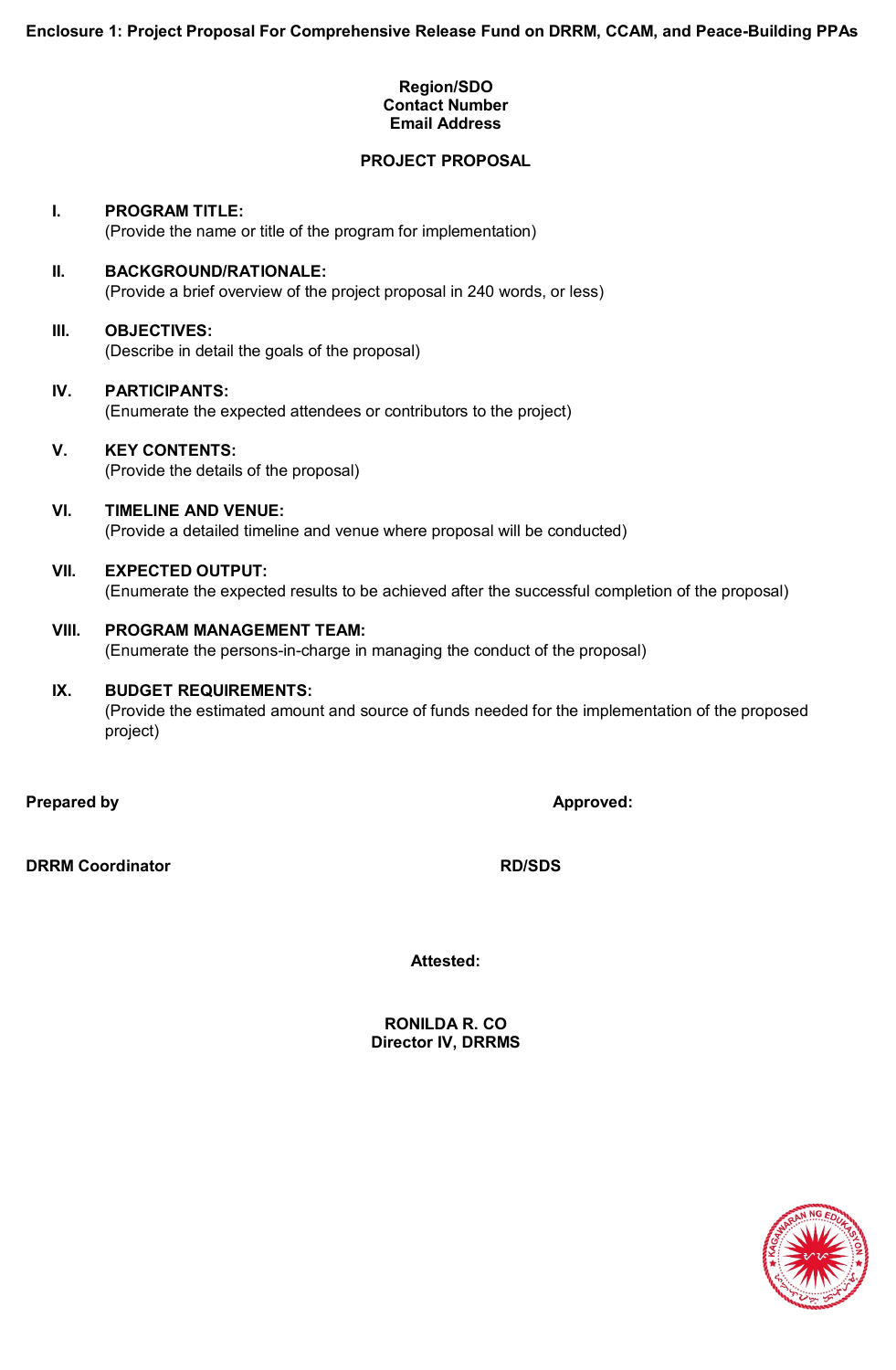| <b>Results-Based Planning Framework</b> |        |                         | <b>Proposed PPA</b> | <b>PPA Objective</b> | Person/s Responsible | <b>Target Date of</b> | <b>Target Date of</b> | <b>Budgetary</b> |  |
|-----------------------------------------|--------|-------------------------|---------------------|----------------------|----------------------|-----------------------|-----------------------|------------------|--|
| <b>Strategy</b>                         | Output | <b>Output Indicator</b> |                     |                      |                      | Implementation        | Completion            | Requirements     |  |
|                                         |        |                         |                     |                      |                      |                       |                       |                  |  |
|                                         |        |                         |                     |                      |                      |                       |                       |                  |  |
|                                         |        |                         |                     |                      |                      |                       |                       |                  |  |
|                                         |        |                         |                     |                      |                      |                       |                       |                  |  |
|                                         |        |                         |                     |                      |                      |                       |                       |                  |  |
|                                         |        |                         |                     |                      |                      |                       |                       |                  |  |
|                                         |        |                         |                     |                      |                      |                       |                       |                  |  |
|                                         |        |                         |                     |                      |                      |                       |                       |                  |  |
|                                         |        |                         |                     |                      |                      |                       |                       |                  |  |
|                                         |        |                         |                     |                      |                      |                       |                       |                  |  |
|                                         |        |                         |                     |                      |                      |                       |                       |                  |  |

#### **Enclosure 2: Expenditure Matrix for DRRM, CCAM, Peace-building Programs, Projects and Activities**

Prepared by: Approved: Attested:

**DRRM Coordinator Regional Director/Schools Division Superintendent Director IV, DRRMS** 

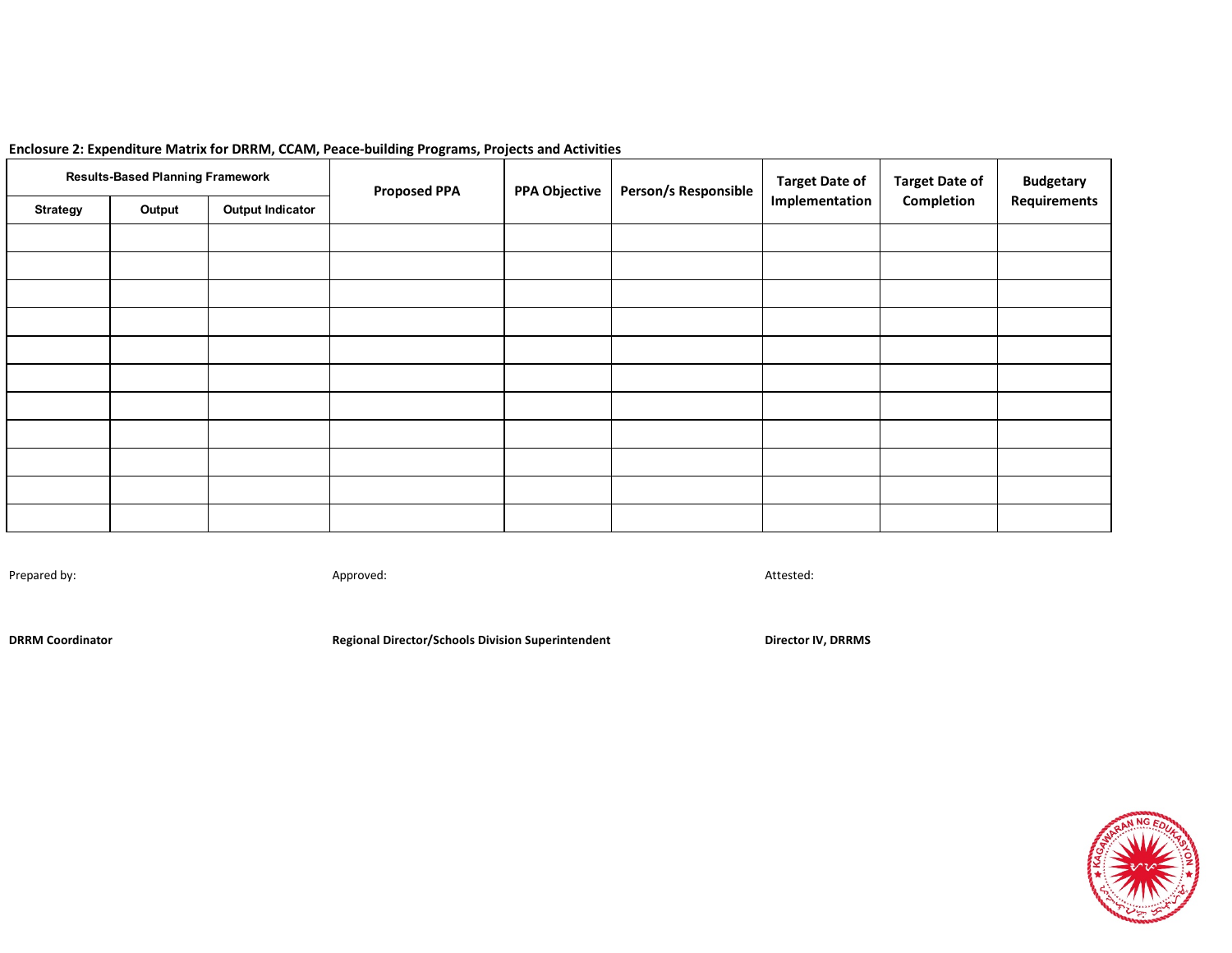#### **Department of Education**

**Disaster Risk Reduction and Management Service**

**Fiscal Year: 2022**

#### **Enclosure 3: Quarterly Status of the For Comprehensive Release Funds on the Implementation of DRRM PPAs**

| Region | <b>Schools</b><br><b>Division</b> | Amount                      | <b>PPAs</b> | <b>Purpose</b>      |      | <b>Results-Based Planning Framework</b> |  | <b>Actual</b><br>Accomplish | <b>Amount Utilized</b> |                |            | <b>Percent of Utilization</b> | Remarks    |                       |  |  |  |  |
|--------|-----------------------------------|-----------------------------|-------------|---------------------|------|-----------------------------------------|--|-----------------------------|------------------------|----------------|------------|-------------------------------|------------|-----------------------|--|--|--|--|
|        | Office                            | Received<br><b>Strategy</b> | Output      | Output<br>Indicator | ment |                                         |  | Qtr   Qtr   Qtr   Qtr       | 1st $2nd$ 3rd 4th      | TOTAL VARIANCE | 1st<br>Qtr | 2nd<br>Qtr                    | 3rd<br>Qtr | 4th Over<br>Qtr all % |  |  |  |  |
|        |                                   |                             |             |                     |      |                                         |  |                             |                        |                |            |                               |            |                       |  |  |  |  |
|        |                                   |                             |             |                     |      |                                         |  |                             |                        |                |            |                               |            |                       |  |  |  |  |
|        |                                   |                             |             |                     |      |                                         |  |                             |                        |                |            |                               |            |                       |  |  |  |  |
|        |                                   |                             |             |                     |      |                                         |  |                             |                        |                |            |                               |            |                       |  |  |  |  |
|        |                                   |                             |             |                     |      |                                         |  |                             |                        |                |            |                               |            |                       |  |  |  |  |
|        |                                   |                             |             |                     |      |                                         |  |                             |                        |                |            |                               |            |                       |  |  |  |  |
|        |                                   |                             |             |                     |      |                                         |  |                             |                        |                |            |                               |            |                       |  |  |  |  |
|        |                                   |                             |             |                     |      |                                         |  |                             |                        |                |            |                               |            |                       |  |  |  |  |
|        |                                   |                             |             |                     |      |                                         |  |                             |                        |                |            |                               |            |                       |  |  |  |  |
|        |                                   |                             |             |                     |      |                                         |  |                             |                        |                |            |                               |            |                       |  |  |  |  |

**Prepared by: Attested by: Approved:**

**DRRM Coordinator Budget Officer Regional Director/**

**Schools Division Superintendent**

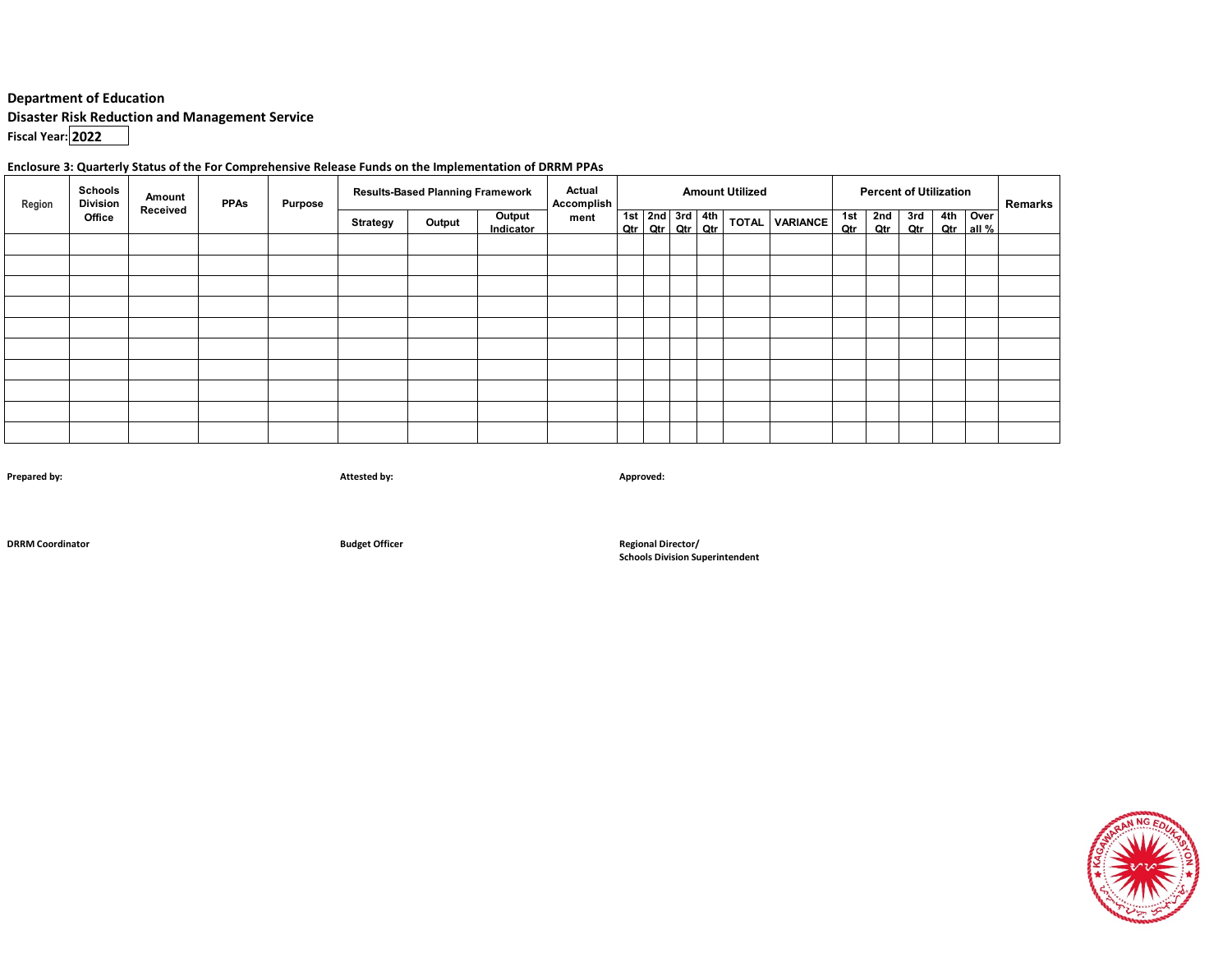# **Department of Education Disaster Risk Reduction and Management Service Region/Schools Division Office**

**Enclosure 4: Photo Documentation on the Utilization of For Comprehensive Release Funds for FY 2022**

**I. Narrative:**

**II. Photo Documentation with Caption:**

**III. Propose Outcome/Impact:**

**Prepared by: Approved: Approved: Approved: Approved: Approved: Approved: Approved: Approved: Approved: Approved: Approved: Approved: Approved: Approved: Approved: Approved: Approved: Ap** 

**DRRM Coordinator Regional Director/ Schools Division Superintendent**

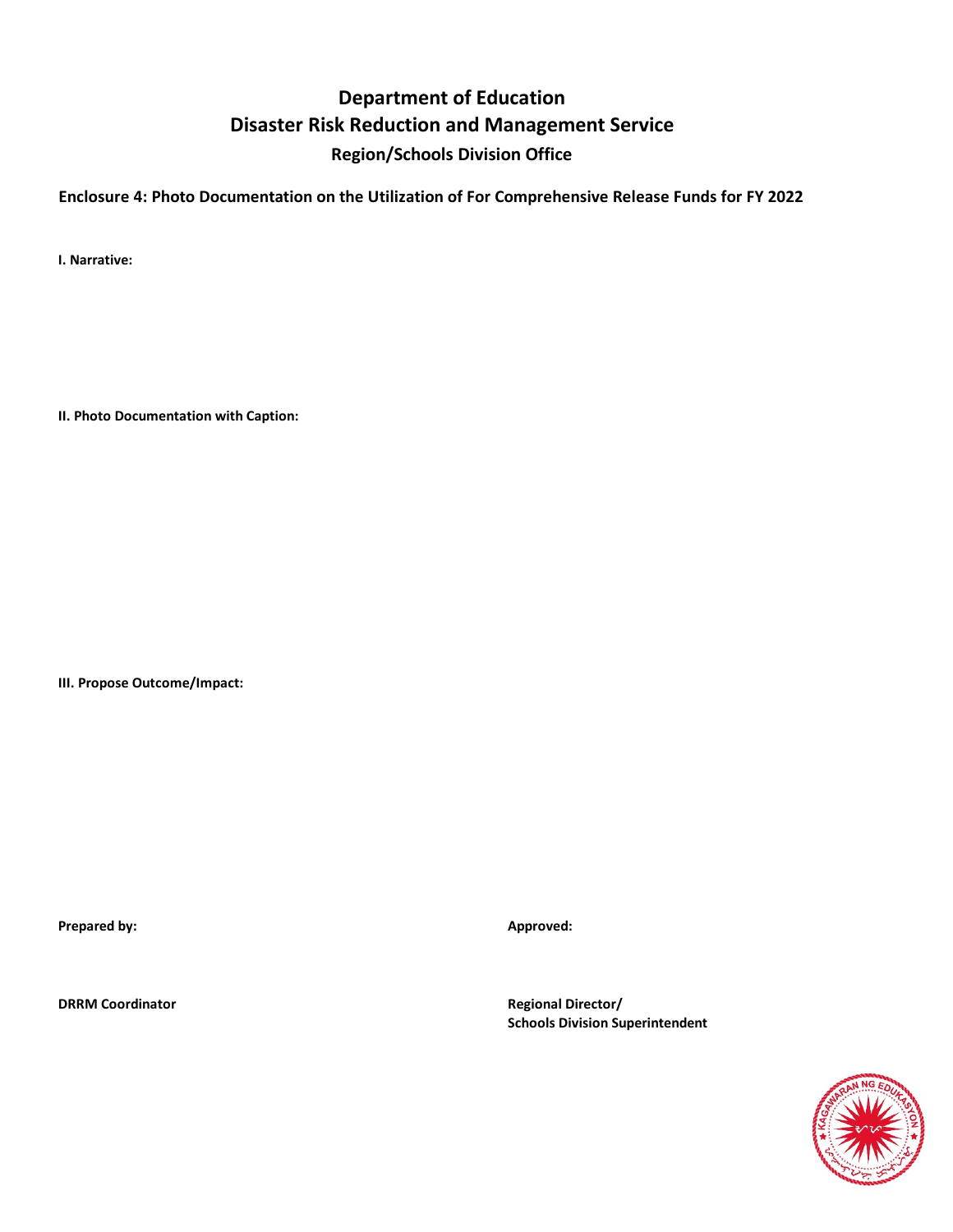## Enclosure 5: Breakdown of FY 2022 For Comprehensive Release Funds for Regions and Schools Division Offices

### Planning, Implementation, and Monitoring of Program Support Funds

| <b>REGION</b>      | <b>ALLOCATION</b> |
|--------------------|-------------------|
| <b>CAR</b>         | 1,082,000.00      |
| <b>CARAGA</b>      | 1,299,000.00      |
| <b>NCR</b>         | 856,000.00        |
| <b>REGION I</b>    | 1,892,000.00      |
| <b>REGION II</b>   | 1,565,000.00      |
| <b>REGION III</b>  | 2,420,000.00      |
| <b>REGION IV-A</b> | 2,394,000.00      |
| <b>REGION IV-B</b> | 1,390,000.00      |
| <b>REGION V</b>    | 2,351,000.00      |
| <b>REGION VI</b>   | 2,602,000.00      |
| <b>REGION VII</b>  | 2,433,000.00      |
| <b>REGION VIII</b> | 2,485,000.00      |
| <b>REGION IX</b>   | 1,522,000.00      |
| <b>REGION X</b>    | 1,568,000.00      |
| <b>REGION XI</b>   | 1,353,000.00      |
| <b>REGION XII</b>  | 1,354,000.00      |
| <b>TOTAL</b>       | 28,566,000.00     |

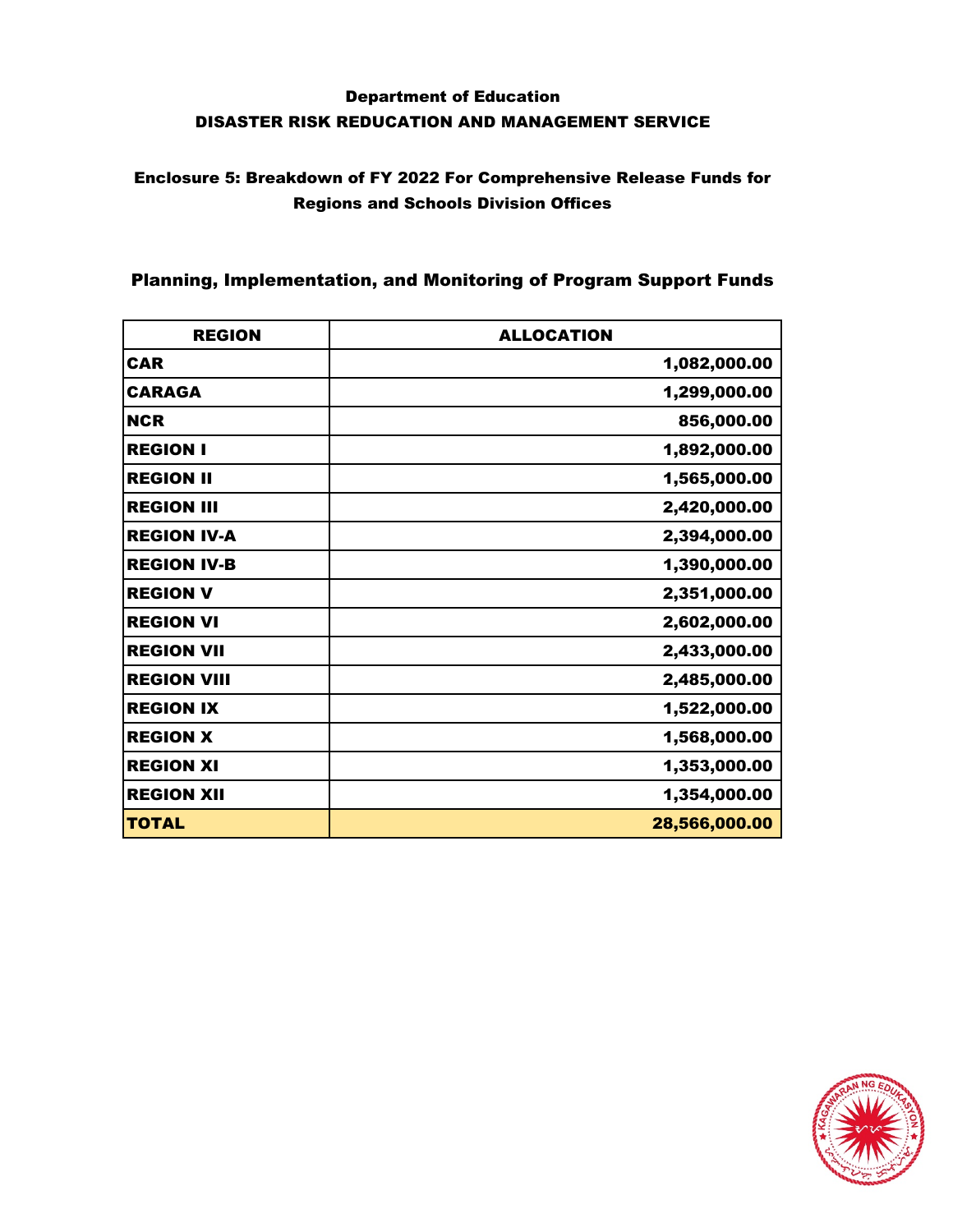## Enclosure 5: Breakdown of FY 2022 For Comprehensive Release Funds for Regions and Schools Division Offices

### Planning, Implementation, and Monitoring of Program Support Funds

#### REGION: CAR

| <b>OFFICE</b>          | <b>ALLOCATION</b> |
|------------------------|-------------------|
| <b>REGIONAL OFFICE</b> | 75,700.00         |
| Abra                   | 171,800.00        |
| <b>Apayao</b>          | 108,400.00        |
| <b>Baguio City</b>     | 46,500.00         |
| <b>Benguet</b>         | 232,500.00        |
| <b>Ifugao</b>          | 142,000.00        |
| <b>Kalinga</b>         | 104,600.00        |
| <b>Mt. Province</b>    | 143,600.00        |
| <b>Tabuk City</b>      | 57,000.00         |
| <b>TOTAL</b>           | 1,082,100.00      |

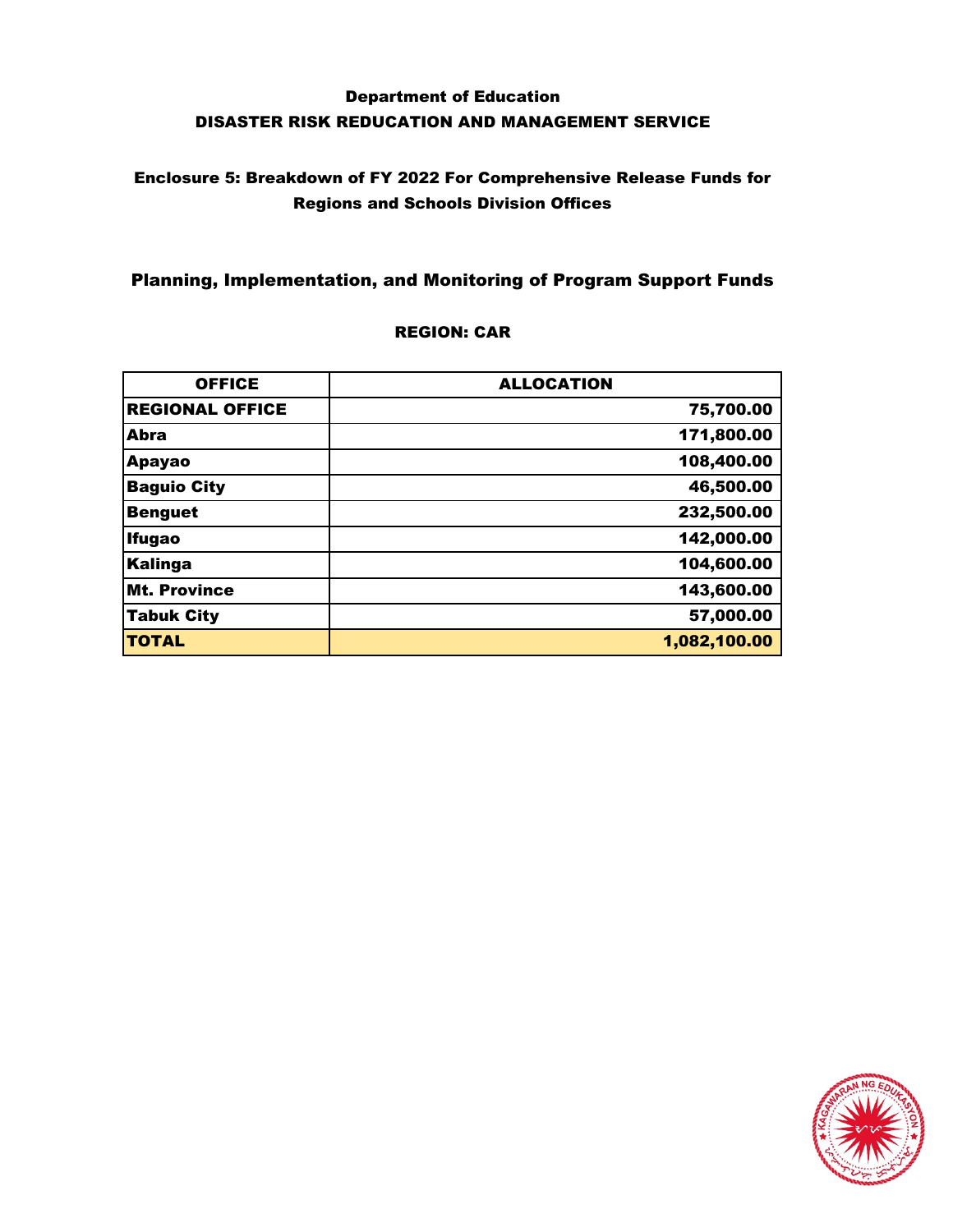### Enclosure 5: Breakdown of FY 2022 For Comprehensive Release Funds for Regions and Schools Division Offices

### Planning, Implementation, and Monitoring of Program Support Funds

| <b>OFFICE</b>            | <b>ALLOCATION</b> |  |  |  |  |
|--------------------------|-------------------|--|--|--|--|
| <b>REGIONAL OFFICE</b>   | 91,000.00         |  |  |  |  |
| <b>Agusan del Norte</b>  | 111,000.00        |  |  |  |  |
| <b>Agusan del Sur</b>    | 281,800.00        |  |  |  |  |
| <b>Bayugan City</b>      | 46,500.00         |  |  |  |  |
| <b>Bislig City</b>       | 46,500.00         |  |  |  |  |
| <b>Butuan City</b>       | 75,300.00         |  |  |  |  |
| <b>Cabadbaran City</b>   | 46,500.00         |  |  |  |  |
| Dinagat Island           | 77,000.00         |  |  |  |  |
| <b>Siargao</b>           | 78,600.00         |  |  |  |  |
| <b>Surigao City</b>      | 47,100.00         |  |  |  |  |
| <b>Surigao del Norte</b> | 107,800.00        |  |  |  |  |
| Surigao del Sur          | 243,800.00        |  |  |  |  |
| <b>Tandag City</b>       | 46,500.00         |  |  |  |  |
| <b>TOTAL</b>             | 1,299,400.00      |  |  |  |  |

#### REGION: CARAGA

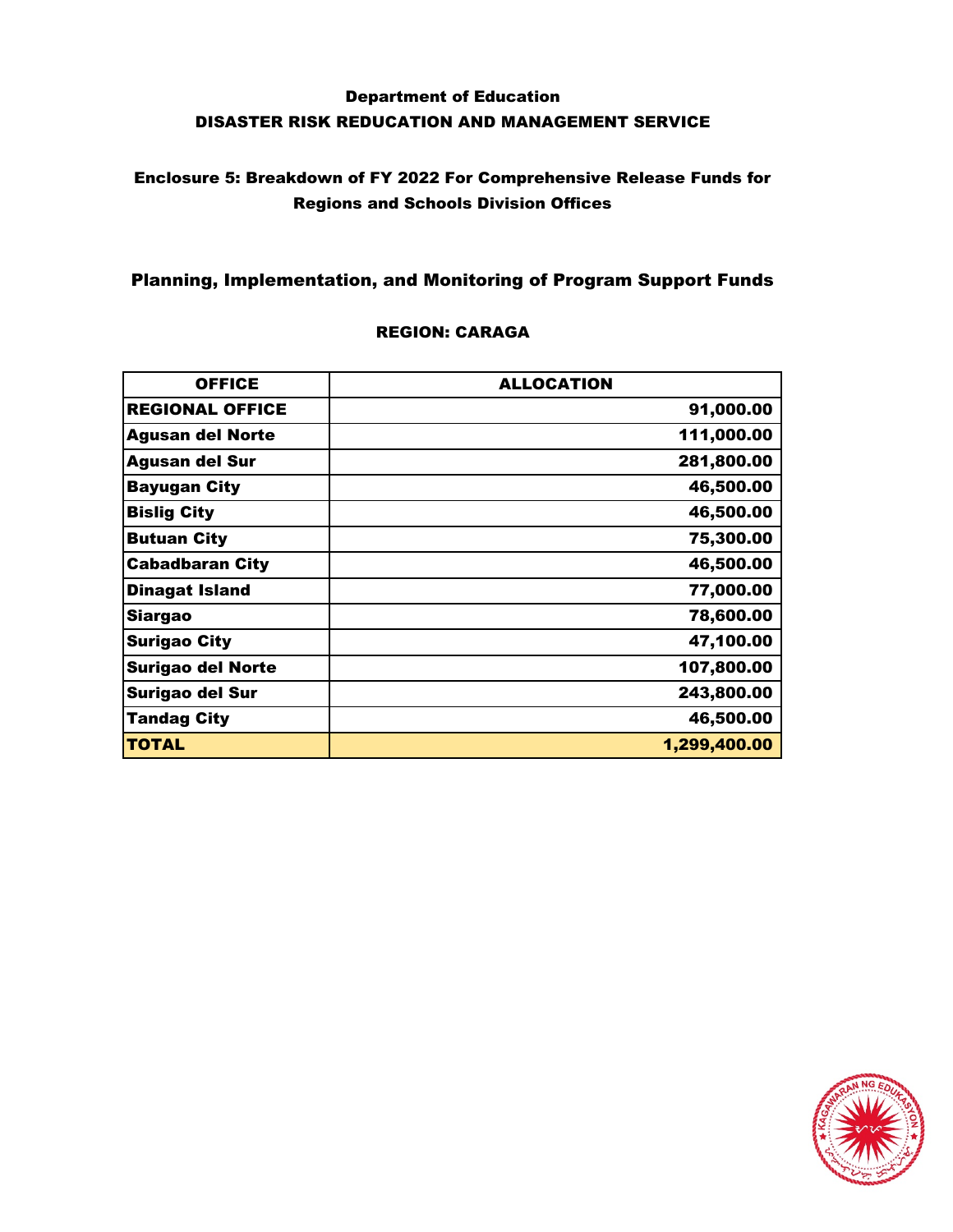## Enclosure 5: Breakdown of FY 2022 For Comprehensive Release Funds for Regions and Schools Division Offices

### Planning, Implementation, and Monitoring of Program Support Funds

| <b>OFFICE</b>           | <b>ALLOCATION</b> |
|-------------------------|-------------------|
| <b>REGIONAL OFFICE</b>  | 59,900.00         |
| <b>Caloocan City</b>    | 48,200.00         |
| <b>City of San Juan</b> | 46,500.00         |
| Las Piñas City          | 46,500.00         |
| <b>Makati City</b>      | 46,500.00         |
| <b>Malabon City</b>     | 46,500.00         |
| <b>Mandaluyong City</b> | 46,500.00         |
| <b>Manila</b>           | 57,400.00         |
| <b>Marikina City</b>    | 46,500.00         |
| <b>Muntinlupa City</b>  | 46,500.00         |
| <b>Navotas</b>          | 46,500.00         |
| <b>Paranaque City</b>   | 46,500.00         |
| <b>Pasay City</b>       | 46,500.00         |
| <b>Pasig City</b>       | 46,500.00         |
| <b>Quezon City</b>      | 86,100.00         |
| Taguig                  | 46,500.00         |
| Valenzuela City         | 46,500.00         |
| <b>TOTAL</b>            | 856,100.00        |

#### REGION: NCR

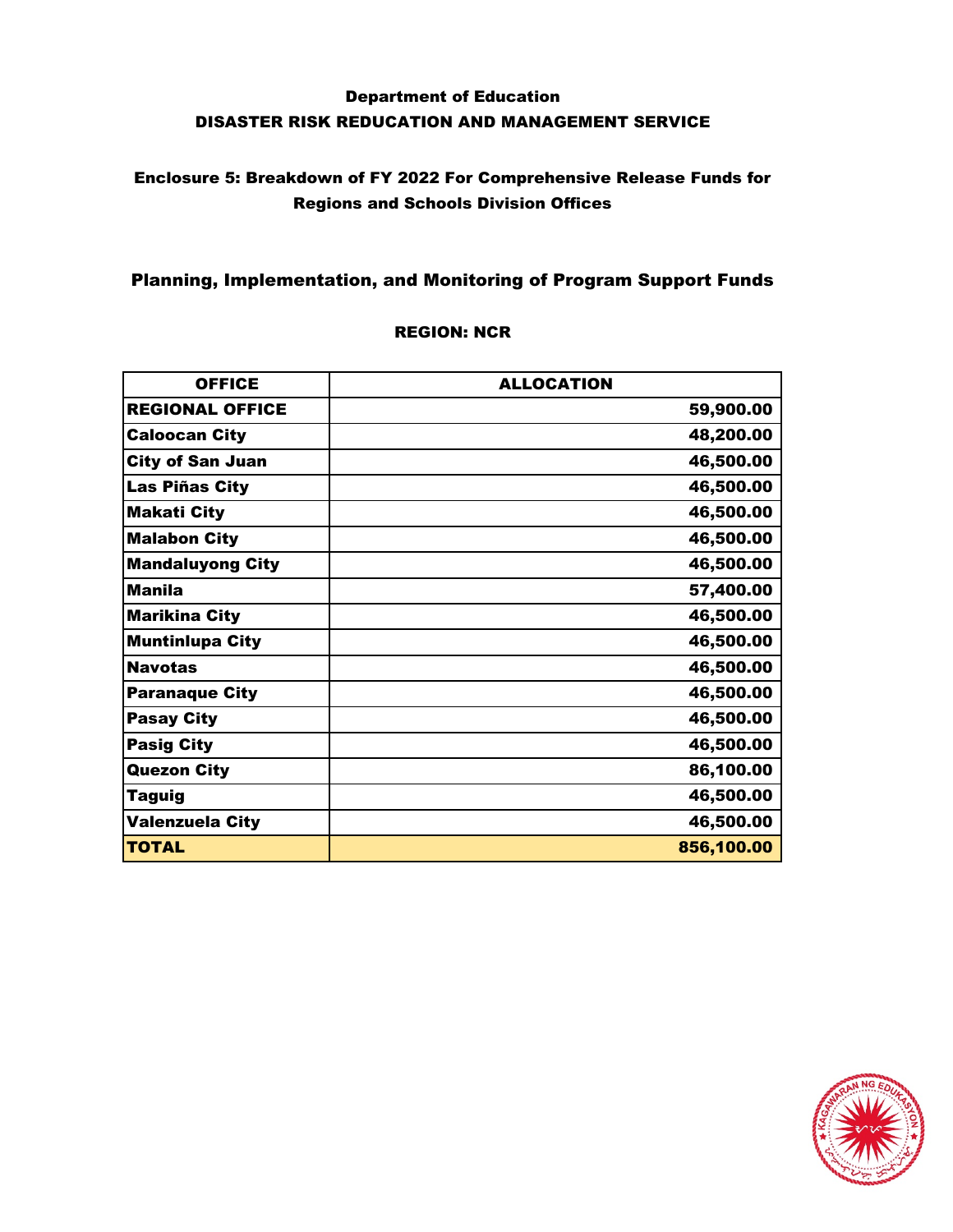## Enclosure 5: Breakdown of FY 2022 For Comprehensive Release Funds for Regions and Schools Division Offices

### Planning, Implementation, and Monitoring of Program Support Funds

| <b>OFFICE</b>            | <b>ALLOCATION</b> |
|--------------------------|-------------------|
| <b>REGIONAL OFFICE</b>   | 132,400.00        |
| <b>Alaminos City</b>     | 46,500.00         |
| <b>Batac City</b>        | 46,500.00         |
| <b>Candon City</b>       | 46,500.00         |
| <b>Dagupan City</b>      | 46,500.00         |
| <b>Ilocos Norte</b>      | 197,200.00        |
| <b>Ilocos Sur</b>        | 273,600.00        |
| <b>La Union</b>          | 209,100.00        |
| <b>Laoag City</b>        | 46,500.00         |
| Pangasinan I, Lingayen   | 357,000.00        |
| Pangasinan II, Binalona  | 304,500.00        |
| <b>San Carlos City</b>   | 46,500.00         |
| <b>San Fernando City</b> | 46,500.00         |
| <b>Urdaneta City</b>     | 46,500.00         |
| <b>Vigan City</b>        | 46,500.00         |
| TOTAL                    | 1,892,300.00      |

#### REGION: I

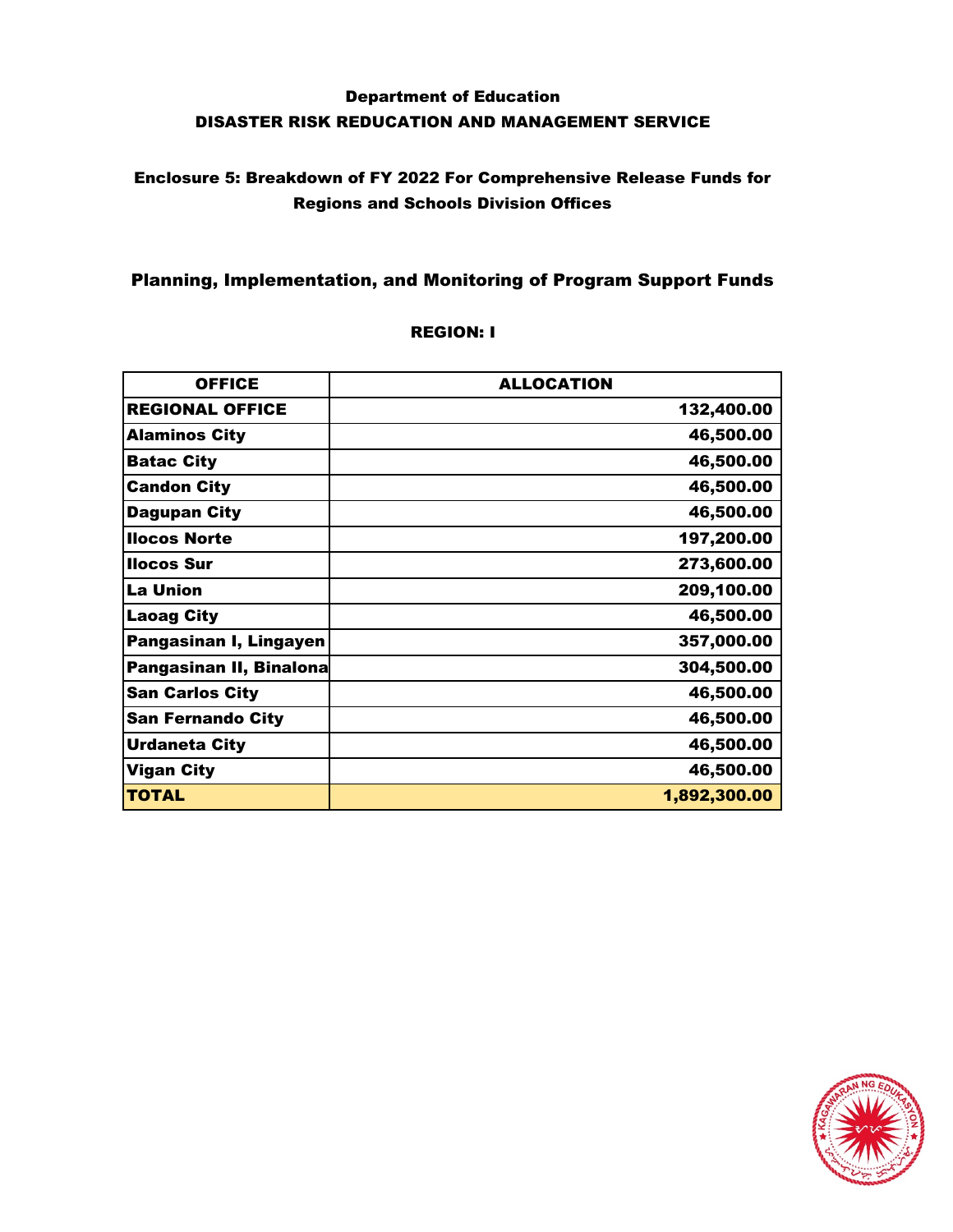## Enclosure 5: Breakdown of FY 2022 For Comprehensive Release Funds for Regions and Schools Division Offices

### Planning, Implementation, and Monitoring of Program Support Funds

| <b>OFFICE</b>          | <b>ALLOCATION</b> |
|------------------------|-------------------|
| <b>REGIONAL OFFICE</b> | 109,500.00        |
| <b>Batanes</b>         | 46,500.00         |
| Cagayan                | 436,700.00        |
| <b>Cauayan City</b>    | 46,500.00         |
| <b>City of Ilagan</b>  | 53,100.00         |
| Isabela                | 471,500.00        |
| <b>Nueva Vizcaya</b>   | 206,400.00        |
| Quirino                | 101,300.00        |
| <b>Santiago City</b>   | 46,500.00         |
| <b>Tuguegarao City</b> | 46,500.00         |
| <b>TOTAL</b>           | 1,564,500.00      |

#### REGION: II

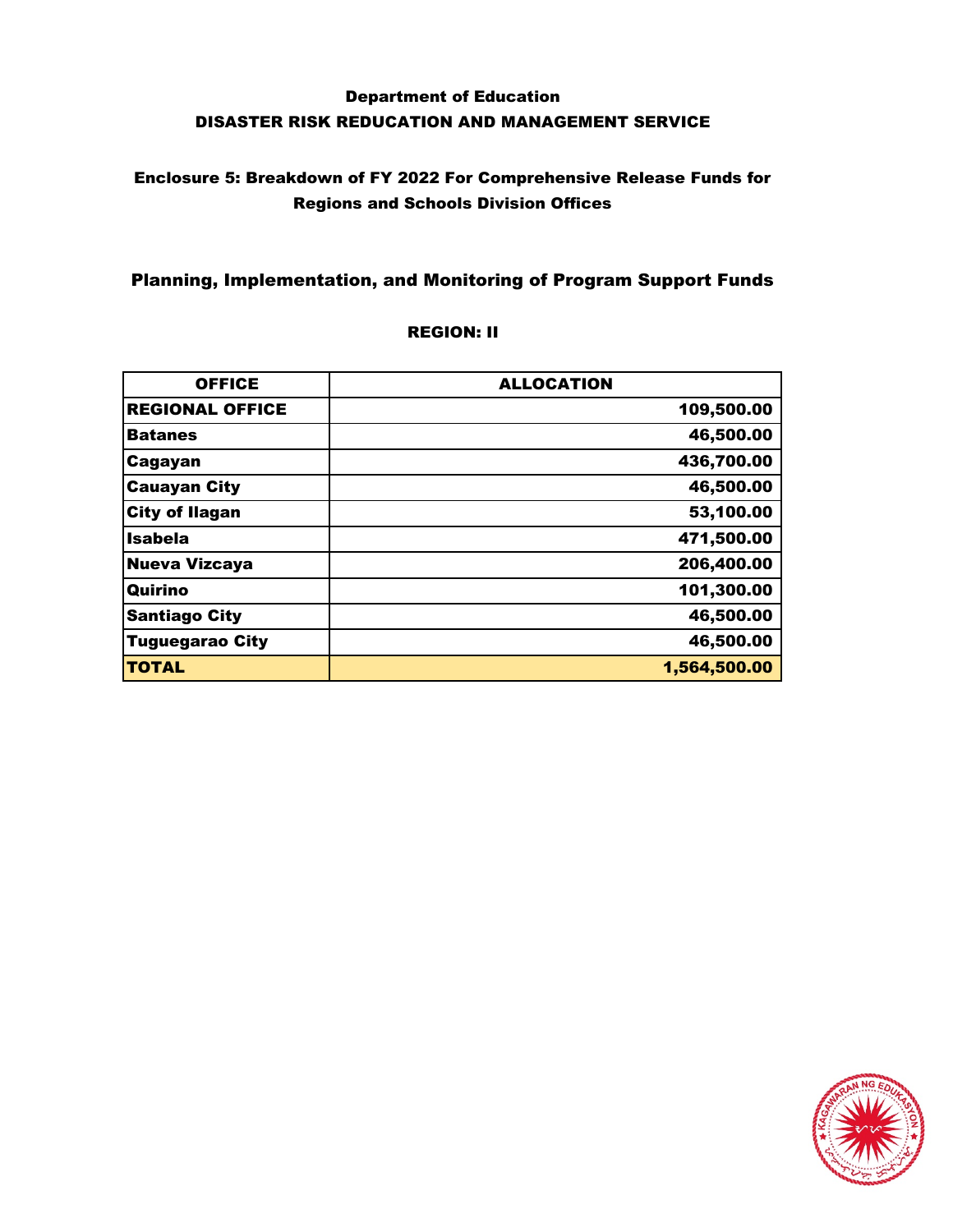## Enclosure 5: Breakdown of FY 2022 For Comprehensive Release Funds for Regions and Schools Division Offices

### Planning, Implementation, and Monitoring of Program Support Funds

#### REGION: III

| <b>OFFICE</b>             | <b>ALLOCATION</b> |
|---------------------------|-------------------|
| <b>REGIONAL OFFICE</b>    | 169,400.00        |
| <b>Angeles City</b>       | 46,500.00         |
| <b>Aurora</b>             | 94,300.00         |
| <b>Balanga City</b>       | 46,500.00         |
| <b>Bataan</b>             | 112,700.00        |
| <b>Bulacan</b>            | 291,500.00        |
| <b>Cabanatuan City</b>    | 46,500.00         |
| <b>Gapan City</b>         | 46,500.00         |
| <b>Mabalacat City</b>     | 46,500.00         |
| <b>Malolos City</b>       | 46,500.00         |
| <b>Meycauayan City</b>    | 46,500.00         |
| <b>Munoz Science City</b> | 46,500.00         |
| <b>Nueva Ecija</b>        | 400,400.00        |
| <b>Olongapo City</b>      | 46,500.00         |
| <b>Pampanga</b>           | 301,300.00        |
| <b>San Fernando City</b>  | 46,500.00         |
| <b>San Jose City</b>      | 46,500.00         |
| San Jose del Monte City   | 46,500.00         |
| <b>Tarlac</b>             | 269,300.00        |
| <b>Tarlac City</b>        | 53,100.00         |
| <b>Zambales</b>           | 169,600.00        |
| <b>TOTAL</b>              | 2,419,600.00      |

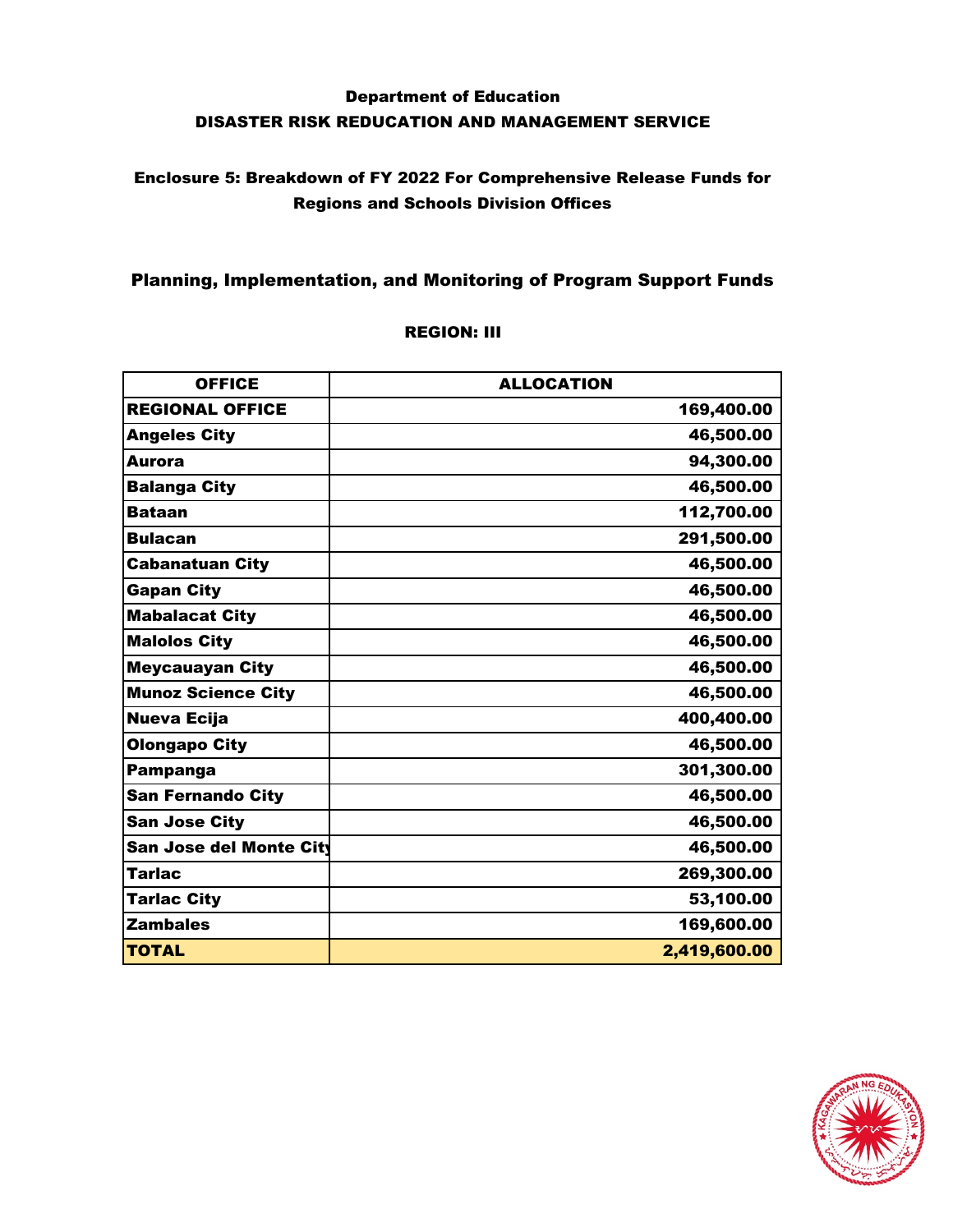### Enclosure 5: Breakdown of FY 2022 For Comprehensive Release Funds for Regions and Schools Division Offices

### Planning, Implementation, and Monitoring of Program Support Funds

#### REGION: IV-A

| <b>OFFICE</b>             | <b>ALLOCATION</b> |
|---------------------------|-------------------|
| <b>REGIONAL OFFICE</b>    | 167,600.00        |
| <b>Antipolo City</b>      | 46,500.00         |
| <b>Bacoor City</b>        | 46,500.00         |
| <b>Batangas</b>           | 412,400.00        |
| <b>Batangas City</b>      | 58,500.00         |
| <b>Binan City</b>         | 46,500.00         |
| <b>Cabuyao City</b>       | 46,500.00         |
| <b>Calamba City</b>       | 46,500.00         |
| <b>Cavite</b>             | 177,200.00        |
| <b>Cavite City</b>        | 46,500.00         |
| <b>Dasmarinas City</b>    | 46,500.00         |
| <b>General Trias City</b> | 46,500.00         |
| <b>Imus City</b>          | 46,500.00         |
| Laguna                    | 202,100.00        |
| <b>Lipa City</b>          | 46,500.00         |
| <b>Lucena City</b>        | 46,500.00         |
| Quezon                    | 517,000.00        |
| <b>Rizal</b>              | 162,000.00        |
| <b>San Pablo City</b>     | 46,500.00         |
| <b>Sta. Rosa City</b>     | 46,500.00         |
| <b>Tanauan City</b>       | 46,500.00         |
| <b>Tayabas City</b>       | 46,500.00         |
| <b>TOTAL</b>              | 2,394,300.00      |

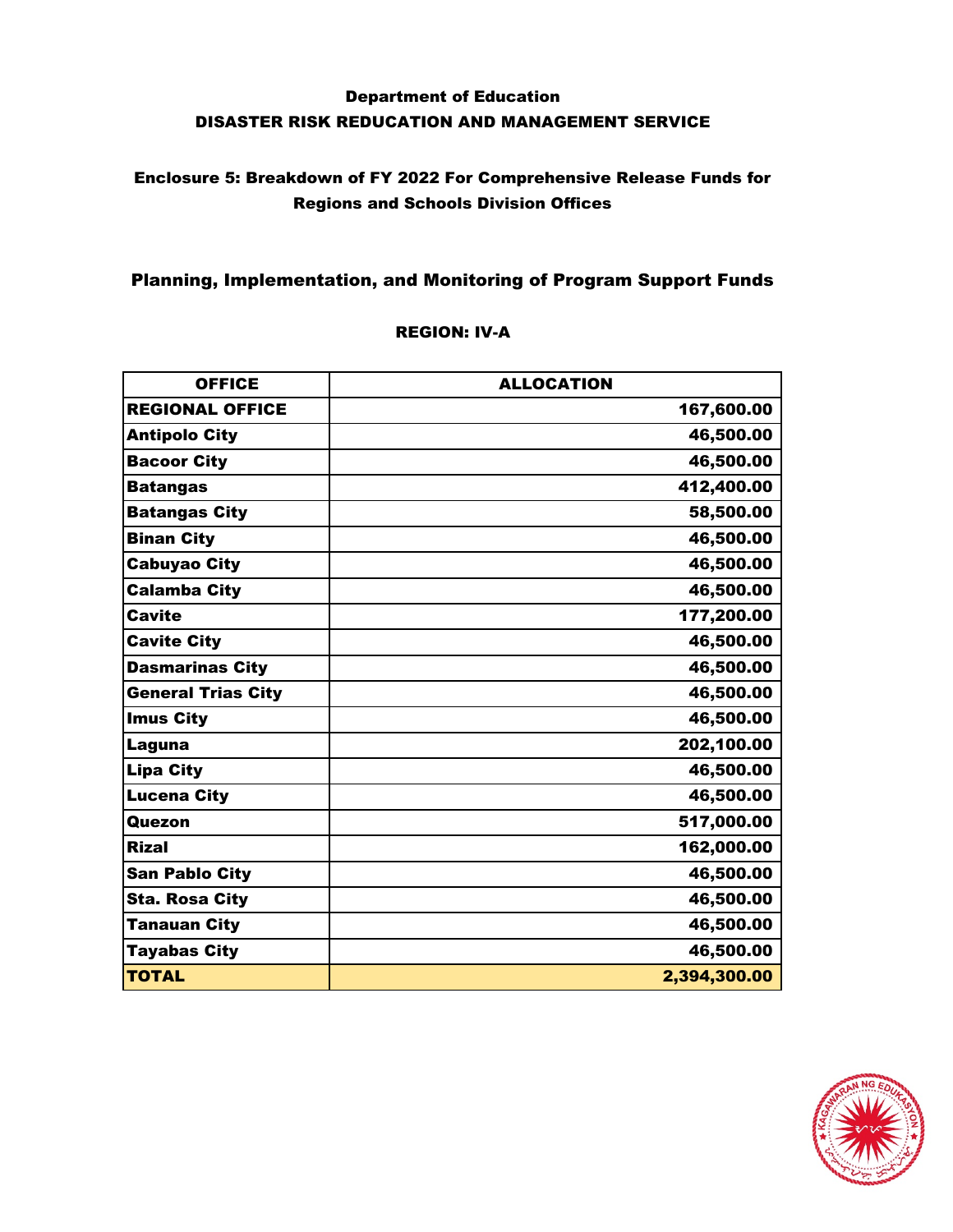### Enclosure 5: Breakdown of FY 2022 For Comprehensive Release Funds for Regions and Schools Division Offices

### Planning, Implementation, and Monitoring of Program Support Funds

#### REGION: IV-B

| <b>OFFICE</b>               | <b>ALLOCATION</b> |
|-----------------------------|-------------------|
| <b>REGIONAL OFFICE</b>      | 97,300.00         |
| <b>Calapan City</b>         | 46,500.00         |
| <b>Marinduque</b>           | 124,000.00        |
| <b>Occidental Mindoro</b>   | 196,700.00        |
| <b>Oriental Mindoro</b>     | 282,800.00        |
| Palawan                     | 443,200.00        |
| <b>Puerto Princesa City</b> | 54,700.00         |
| Romblon                     | 145,200.00        |
| <b>TOTAL</b>                | 1,390,400.00      |

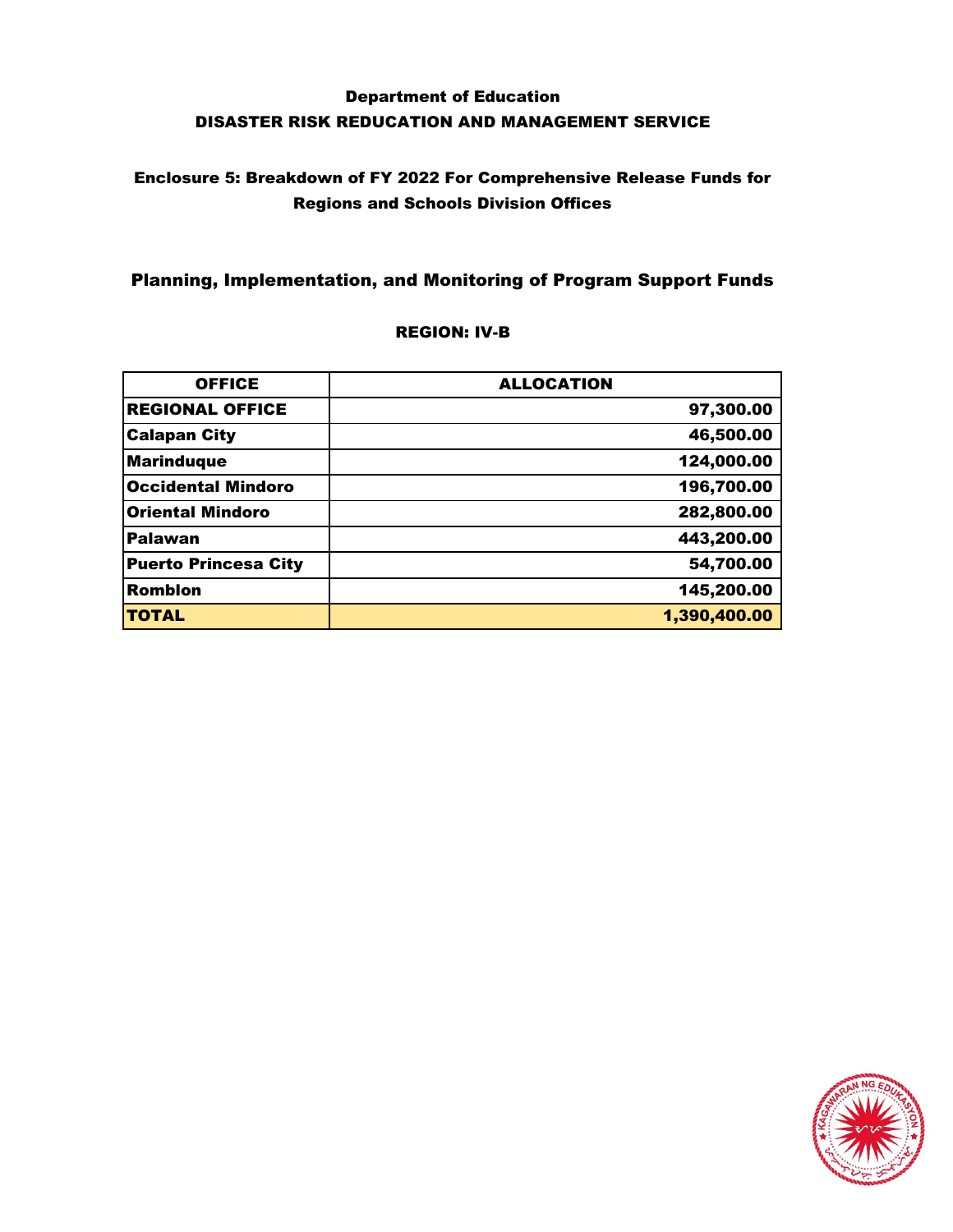## Enclosure 5: Breakdown of FY 2022 For Comprehensive Release Funds for Regions and Schools Division Offices

### Planning, Implementation, and Monitoring of Program Support Funds

| <b>OFFICE</b>          | <b>ALLOCATION</b> |
|------------------------|-------------------|
| <b>Regional Office</b> | 164,600.00        |
| <b>Albay</b>           | 300,100.00        |
| <b>Camarines Norte</b> | 169,000.00        |
| <b>Camarines Sur</b>   | 584,200.00        |
| Catanduanes            | 145,200.00        |
| Iriga City             | 46,500.00         |
| Legaspi City           | 46,500.00         |
| <b>Ligao City</b>      | 46,500.00         |
| <b>Masbate</b>         | 374,400.00        |
| <b>Masbate City</b>    | 46,500.00         |
| <b>Naga City</b>       | 46,500.00         |
| Sorsogon               | 287,700.00        |
| <b>Sorsogon City</b>   | 46,500.00         |
| <b>Tabaco City</b>     | 46,500.00         |
| <b>TOTAL</b>           | 2,350,700.00      |

#### REGION: V

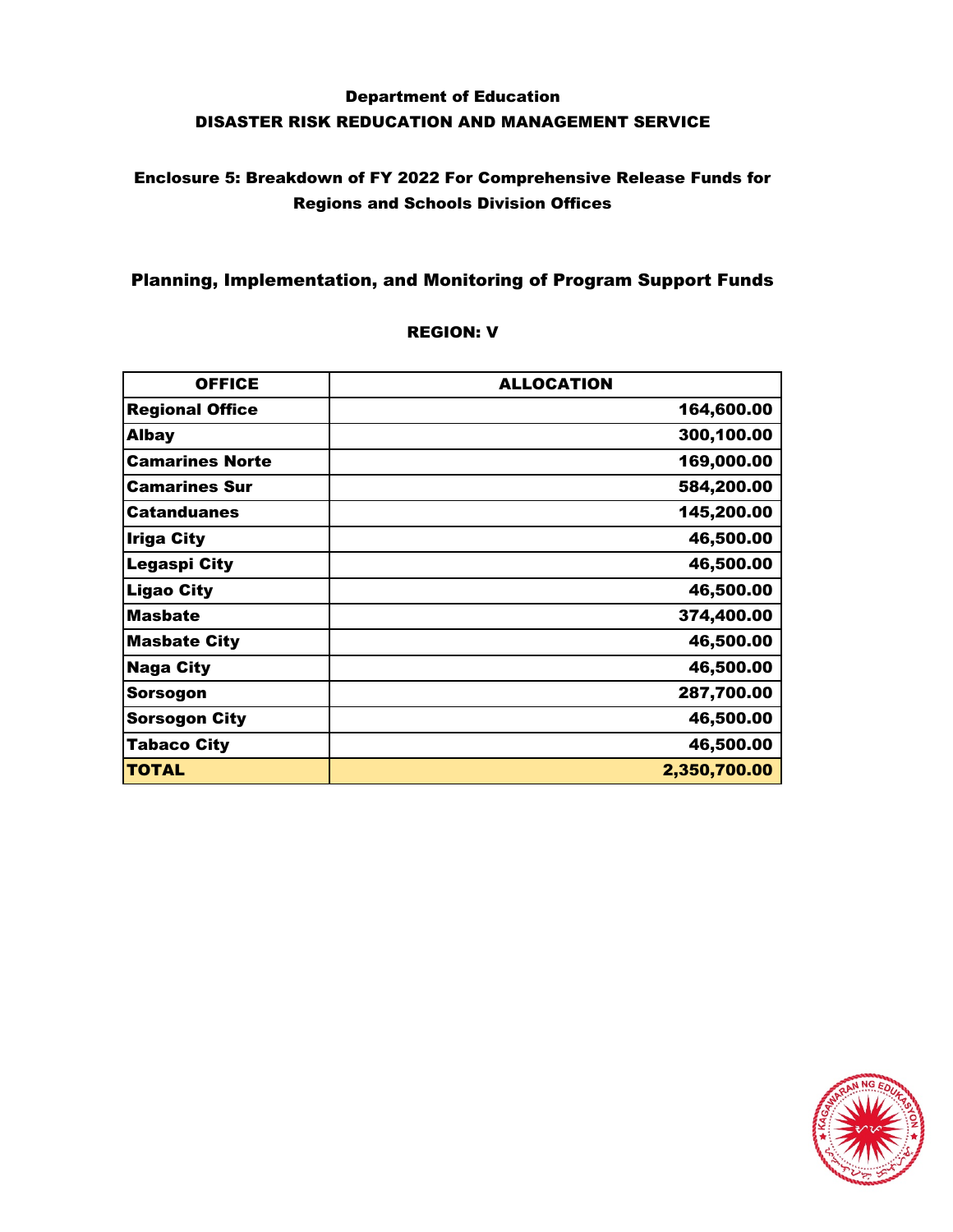### Enclosure 5: Breakdown of FY 2022 For Comprehensive Release Funds for Regions and Schools Division Offices

### Planning, Implementation, and Monitoring of Program Support Funds

#### REGION: VI

| <b>OFFICE</b>            | <b>ALLOCATION</b> |
|--------------------------|-------------------|
| <b>REGIONAL OFFICE</b>   | 182,100.00        |
| <b>Aklan</b>             | 204,800.00        |
| <b>Antique</b>           | 289,300.00        |
| <b>Bacolod City</b>      | 46,500.00         |
| <b>Bago City</b>         | 46,500.00         |
| <b>Cadiz City</b>        | 46,500.00         |
| <b>Capiz</b>             | 255,200.00        |
| <b>Escalante City</b>    | 46,500.00         |
| <b>Guimaras</b>          | 61,800.00         |
| <b>Himamaylan City</b>   | 46,500.00         |
| <b>Iloilo</b>            | 633,400.00        |
| <b>Iloilo City</b>       | 46,500.00         |
| <b>Kabankalan City</b>   | 46,500.00         |
| La Carlota City          | 46,500.00         |
| <b>Negros Occidental</b> | 324,600.00        |
| <b>Passi City</b>        | 46,500.00         |
| <b>Roxas City</b>        | 46,500.00         |
| <b>Sagay City</b>        | 46,500.00         |
| <b>San Carlos City</b>   | 46,500.00         |
| <b>Silay City</b>        | 46,500.00         |
| <b>Sipalay City</b>      | 46,500.00         |
| <b>TOTAL</b>             | 2,602,200.00      |

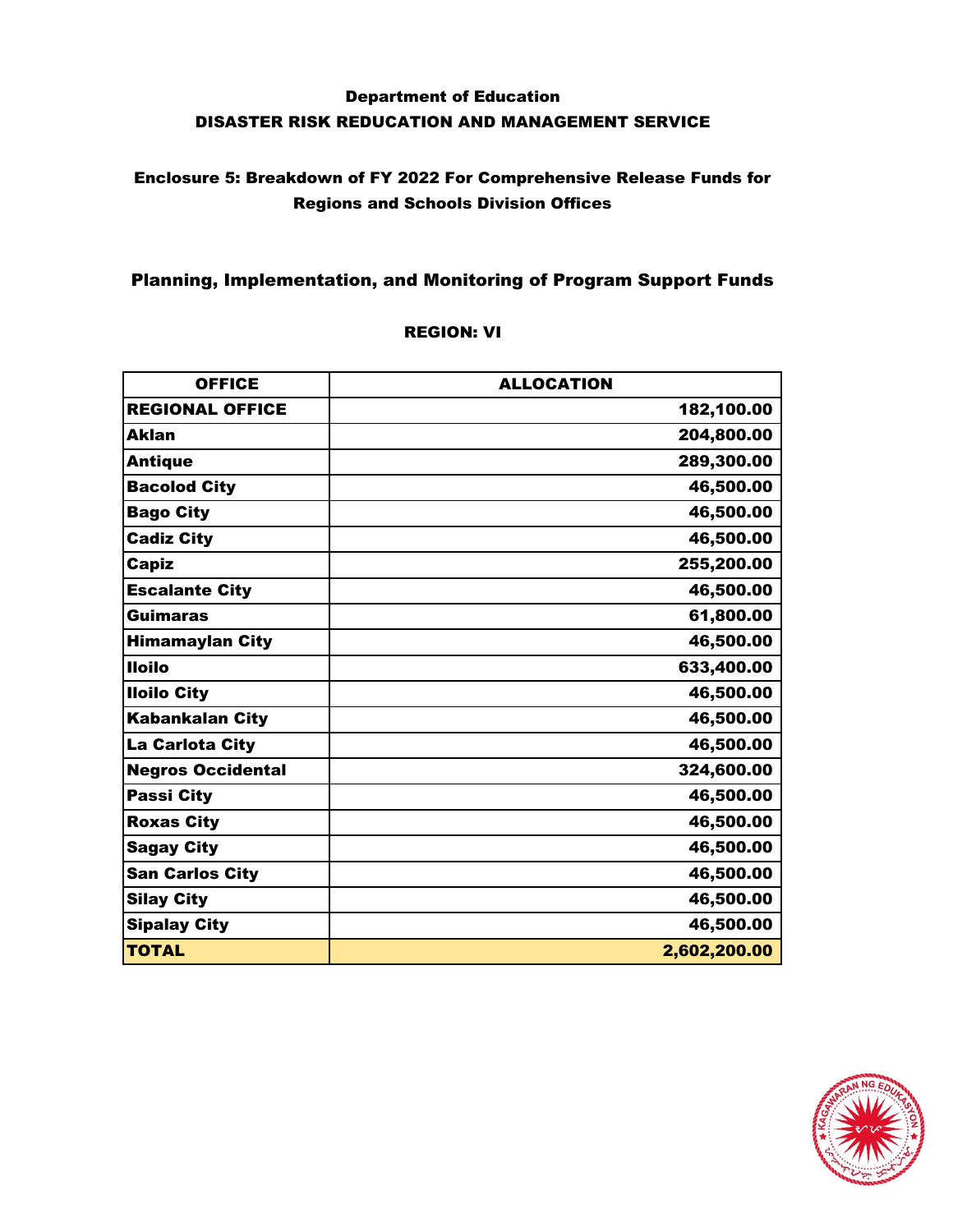## Enclosure 5: Breakdown of FY 2022 For Comprehensive Release Funds for Regions and Schools Division Offices

### Planning, Implementation, and Monitoring of Program Support Funds

#### REGION: VII

| <b>OFFICE</b>             | <b>ALLOCATION</b> |
|---------------------------|-------------------|
| <b>REGIONAL OFFICE</b>    | 170,300.00        |
| <b>Bais City</b>          | 46,500.00         |
| <b>Bayawan City</b>       | 50,400.00         |
| <b>Bogo City</b>          | 46,500.00         |
| <b>Bohol</b>              | 595,000.00        |
| <b>Carcar City</b>        | 46,500.00         |
| <b>Cebu</b>               | 602,500.00        |
| <b>Cebu City</b>          | 58,000.00         |
| <b>City of Naga, Cebu</b> | 46,500.00         |
| <b>Danao City</b>         | 46,500.00         |
| <b>Dumaguete City</b>     | 46,500.00         |
| <b>Guihulngan City</b>    | 53,100.00         |
| <b>Lapu-Lapu City</b>     | 46,500.00         |
| <b>Mandaue City</b>       | 46,500.00         |
| <b>Negros Oriental</b>    | 294,800.00        |
| <b>Siquijor</b>           | 46,500.00         |
| <b>Tagbilaran City</b>    | 46,500.00         |
| <b>Talisay City</b>       | 46,500.00         |
| Tanjay City               | 50,900.00         |
| <b>Toledo City</b>        | 46,500.00         |
| <b>TOTAL</b>              | 2,433,000.00      |

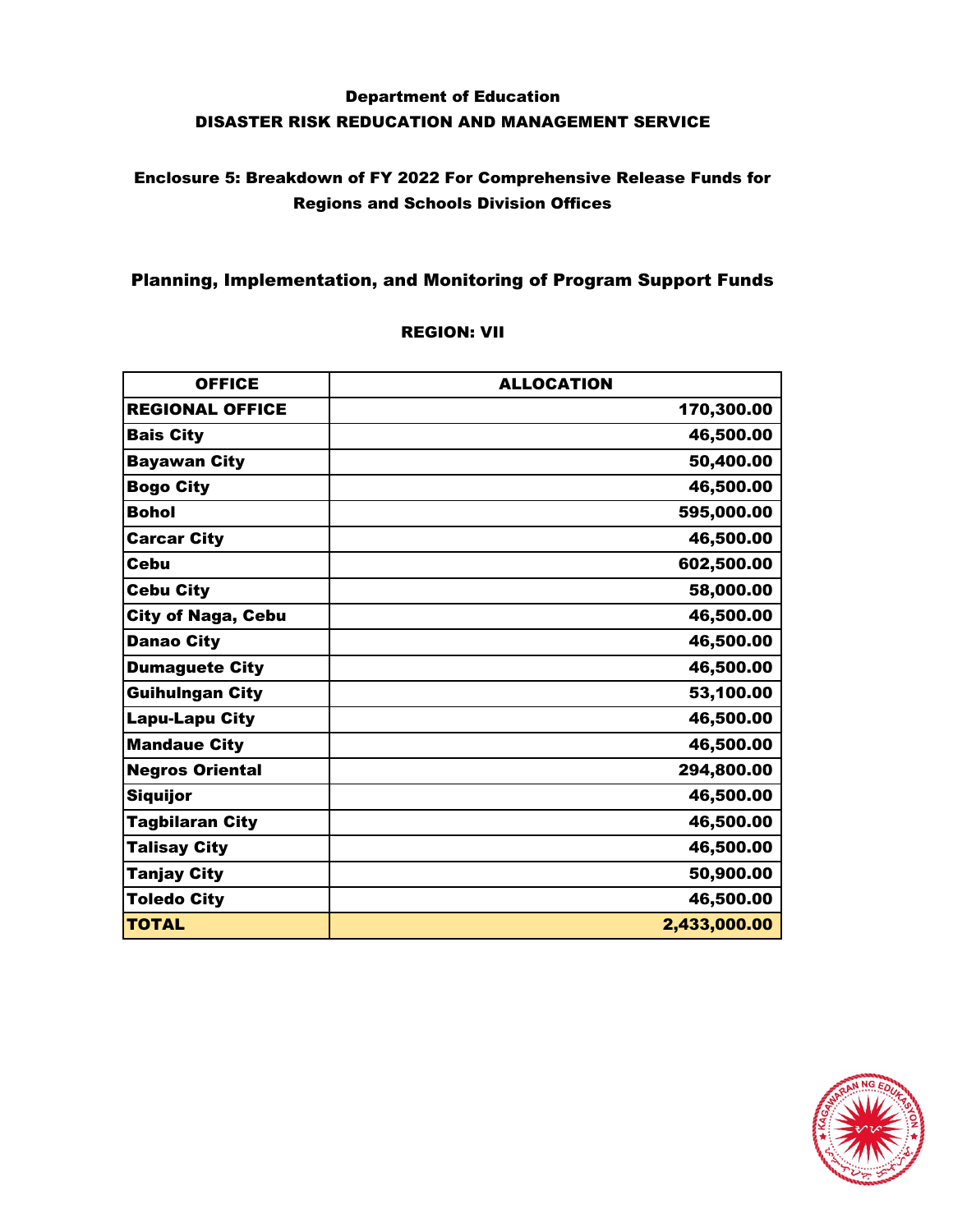## Enclosure 5: Breakdown of FY 2022 For Comprehensive Release Funds for Regions and Schools Division Offices

### Planning, Implementation, and Monitoring of Program Support Funds

| <b>OFFICE</b>                | <b>ALLOCATION</b> |
|------------------------------|-------------------|
| <b>REGIONAL OFFICE</b>       | 174,000.00        |
| <b>Baybay City</b>           | 46,500.00         |
| <b>Biliran</b>               | 77,500.00         |
| <b>Borongan City</b>         | 46,500.00         |
| <b>Calbayog City</b>         | 93,700.00         |
| <b>Catbalogan City</b>       | 46,500.00         |
| <b>Eastern Samar</b>         | 252,000.00        |
| Leyte                        | 685,400.00        |
| <b>Maasin City</b>           | 46,500.00         |
| <b>Northern Samar</b>        | 328,400.00        |
| <b>Ormoc City</b>            | 53,600.00         |
| <b>Samar (Western Samar)</b> | 402,700.00        |
| <b>Southern Leyte</b>        | 185,300.00        |
| <b>Tacloban City</b>         | 46,500.00         |
| <b>TOTAL</b>                 | 2,485,100.00      |

#### REGION: VIII

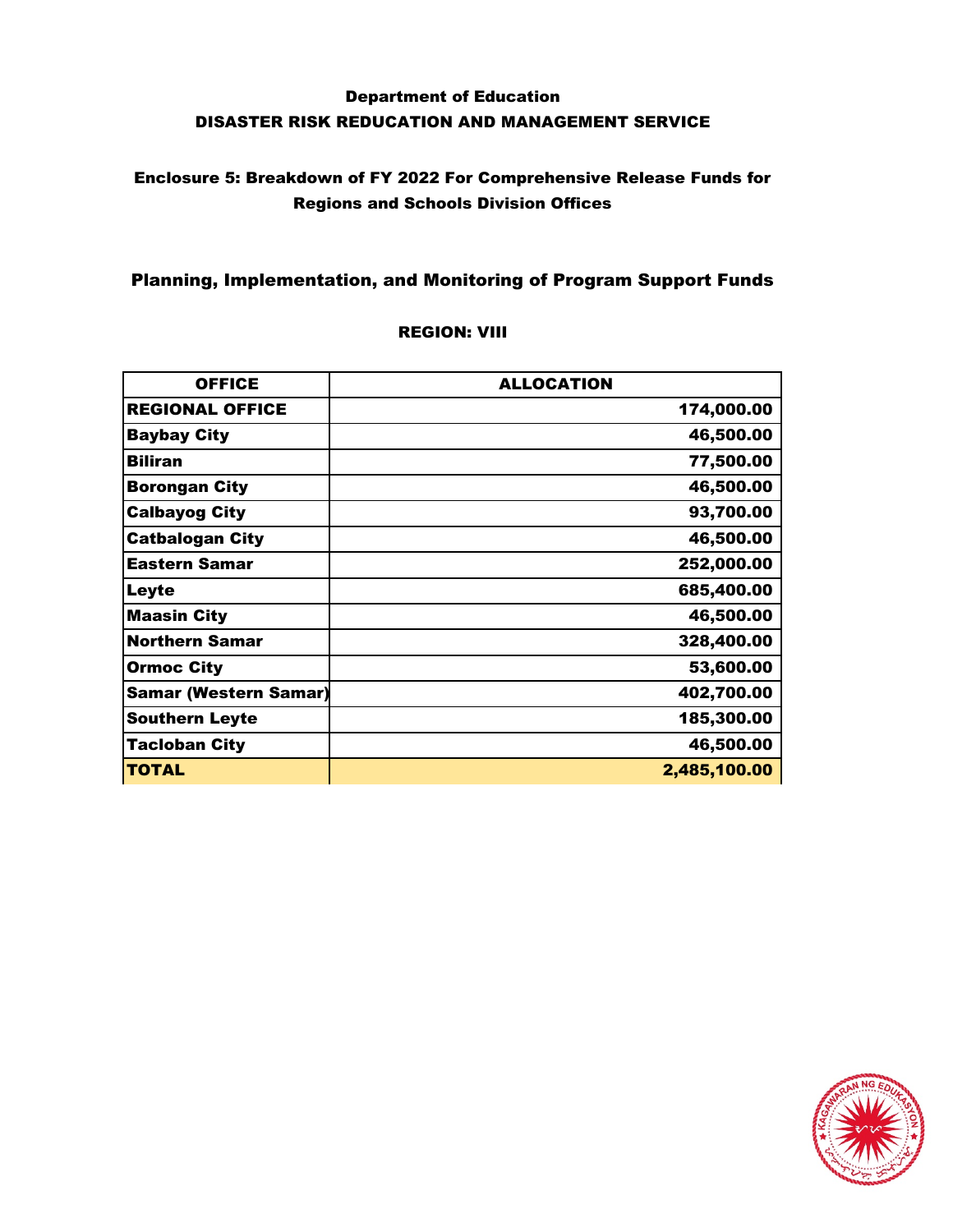## Enclosure 5: Breakdown of FY 2022 For Comprehensive Release Funds for Regions and Schools Division Offices

### Planning, Implementation, and Monitoring of Program Support Funds

#### REGION: IX

| <b>OFFICE</b>            | <b>ALLOCATION</b> |
|--------------------------|-------------------|
| <b>REGIONAL OFFICE</b>   | 106,500.00        |
| <b>Dapitan City</b>      | 46,500.00         |
| <b>Dipolog City</b>      | 46,500.00         |
| <b>Isabela City</b>      | 46,500.00         |
| <b>Pagadian City</b>     | 46,500.00         |
| <b>Zamboanga City</b>    | 114,900.00        |
| Zamboanga del Norte      | 408,500.00        |
| <b>Zamboanga del Sur</b> | 432,500.00        |
| <b>Zamboanga Sibugay</b> | 273,600.00        |
| <b>TOTAL</b>             | 1,522,000.00      |

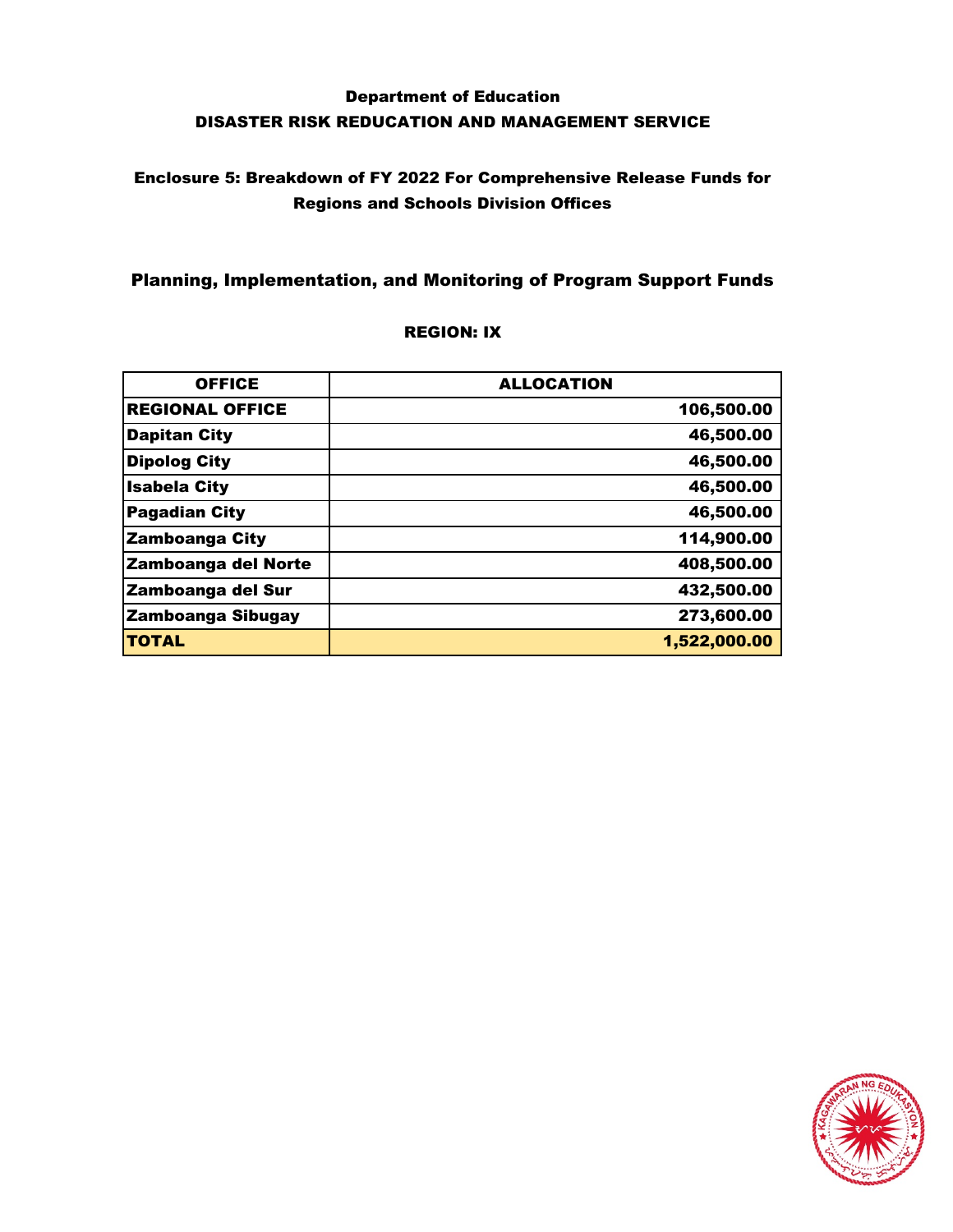## Enclosure 5: Breakdown of FY 2022 For Comprehensive Release Funds for Regions and Schools Division Offices

### Planning, Implementation, and Monitoring of Program Support Funds

| <b>OFFICE</b>              | <b>ALLOCATION</b> |
|----------------------------|-------------------|
| <b>REGIONAL OFFICE</b>     | 109,700.00        |
| <b>Bukidnon</b>            | 348,900.00        |
| <b>Cagayan de Oro City</b> | 58,000.00         |
| <b>Camiguin</b>            | 46,500.00         |
| <b>El Salvador</b>         | 46,500.00         |
| <b>Gingoog City</b>        | 51,500.00         |
| <b>Iligan City</b>         | 60,700.00         |
| <b>Lanao del Norte</b>     | 201,000.00        |
| <b>Malaybalay City</b>     | 46,500.00         |
| <b>Misamis Occidental</b>  | 184,800.00        |
| <b>Misamis Oriental</b>    | 227,700.00        |
| <b>Oroquieta City</b>      | 46,500.00         |
| <b>Ozamis City</b>         | 46,500.00         |
| <b>Tangub City</b>         | 46,500.00         |
| <b>Valencia City</b>       | 46,500.00         |
| <b>TOTAL</b>               | 1,567,800.00      |

#### REGION: X

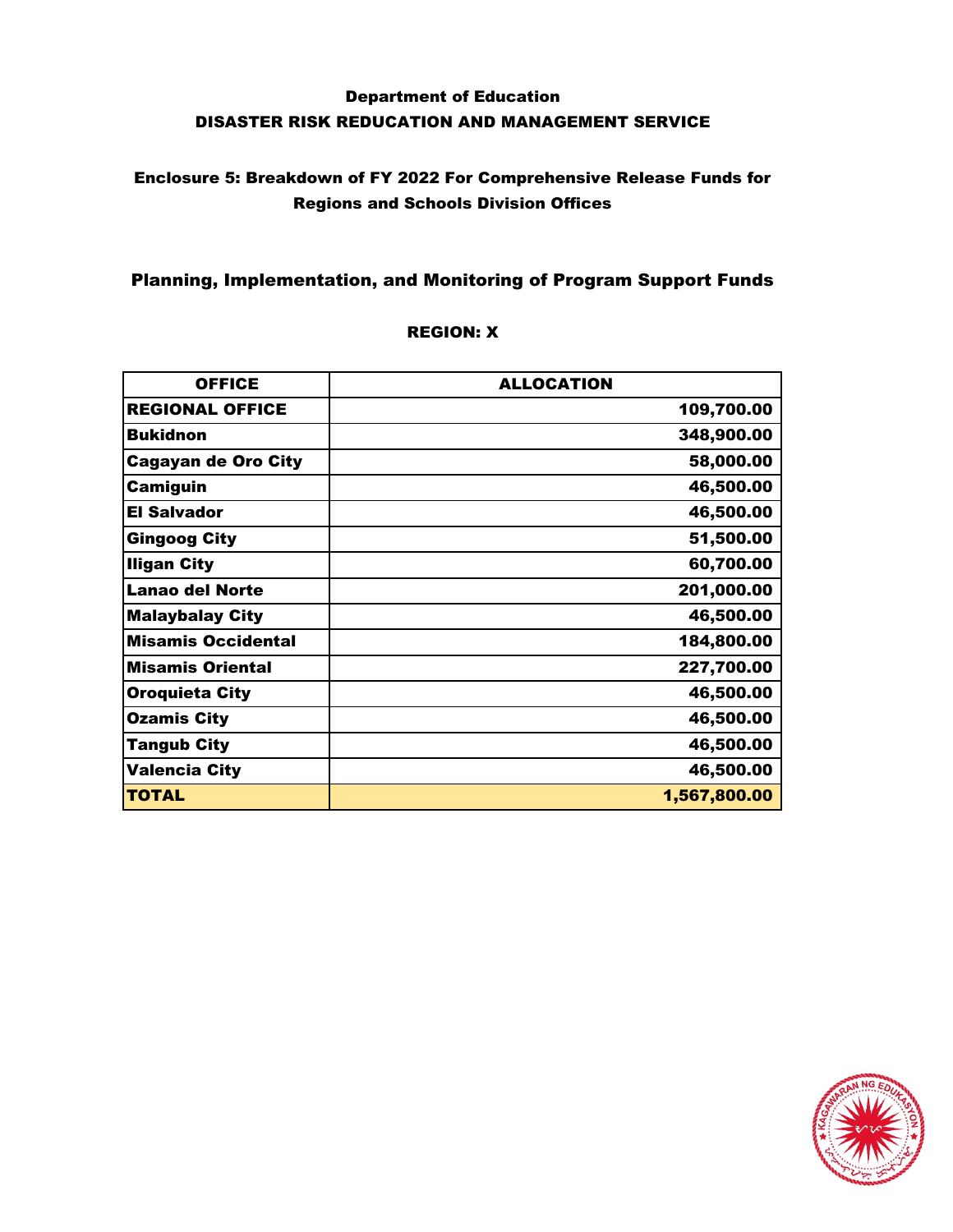## Enclosure 5: Breakdown of FY 2022 For Comprehensive Release Funds for Regions and Schools Division Offices

### Planning, Implementation, and Monitoring of Program Support Funds

| <b>OFFICE</b>                   | <b>ALLOCATION</b> |
|---------------------------------|-------------------|
| <b>REGIONAL OFFICE</b>          | 94,700.00         |
| <b>Davao City</b>               | 225,400.00        |
| Davao De Oro                    | 225,400.00        |
| Davao del Norte                 | 142,500.00        |
| Davao del Sur                   | 140,300.00        |
| <b>Davao Occidental</b>         | 116,500.00        |
| <b>Davao Oriental</b>           | 175,600.00        |
| <b>Digos City</b>               | 46,500.00         |
| <b>Island Garden City of Sa</b> | 46,500.00         |
| <b>Mati City</b>                | 46,500.00         |
| <b>Panabo City</b>              | 46,500.00         |
| <b>Tagum City</b>               | 46,500.00         |
| <b>TOTAL</b>                    | 1,352,900.00      |

#### REGION: XI